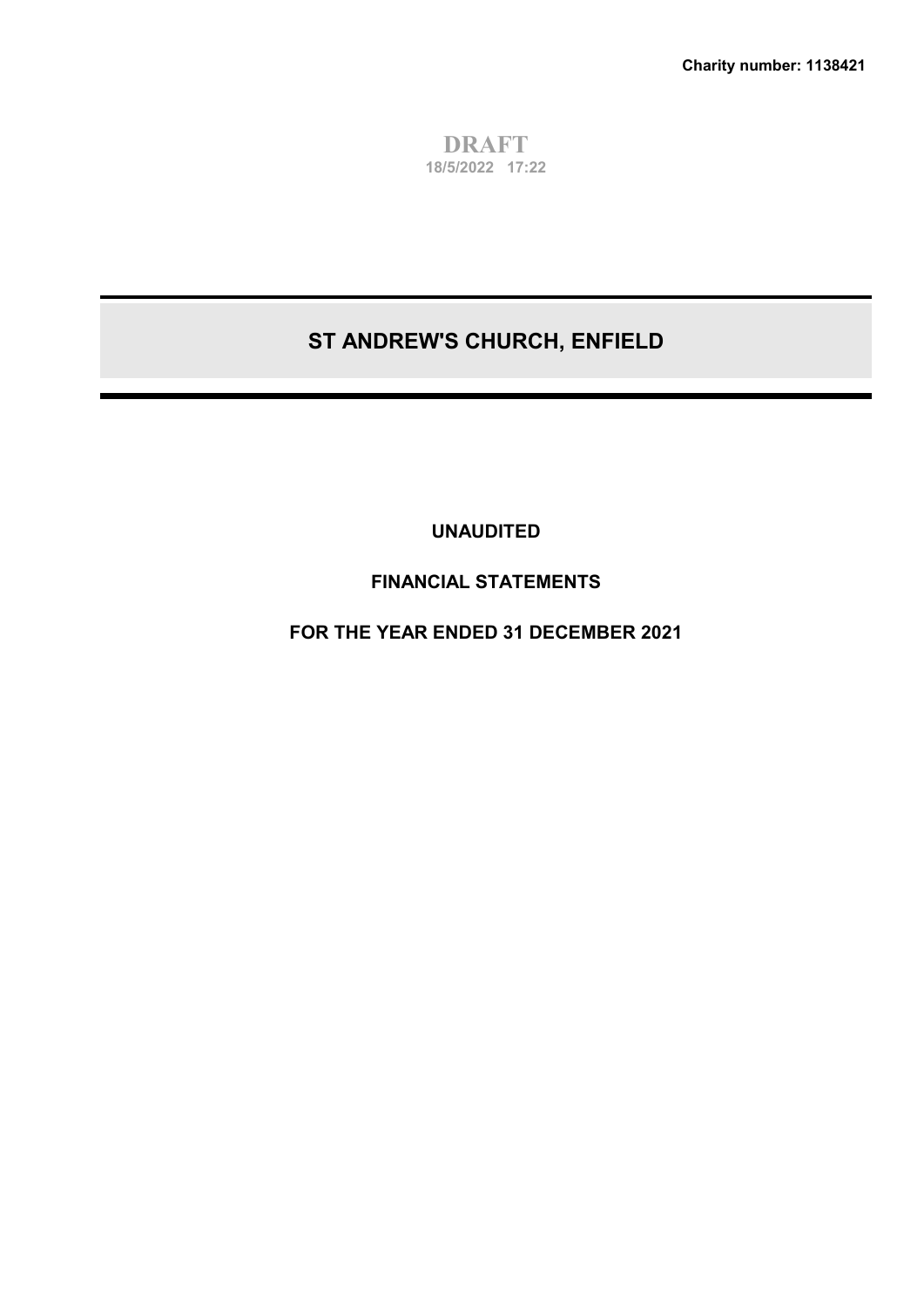## **CONTENTS**

|                                                                               | Page    |
|-------------------------------------------------------------------------------|---------|
| Reference and administrative details of the church, its Trustees and advisers |         |
| Trustees' report                                                              | $2 - 3$ |
| Independent examiner's report                                                 | 4       |
| <b>Statement of financial activities</b>                                      | 5       |
| <b>Balance sheet</b>                                                          | 6       |
| Notes to the financial statements                                             | 7 - 24  |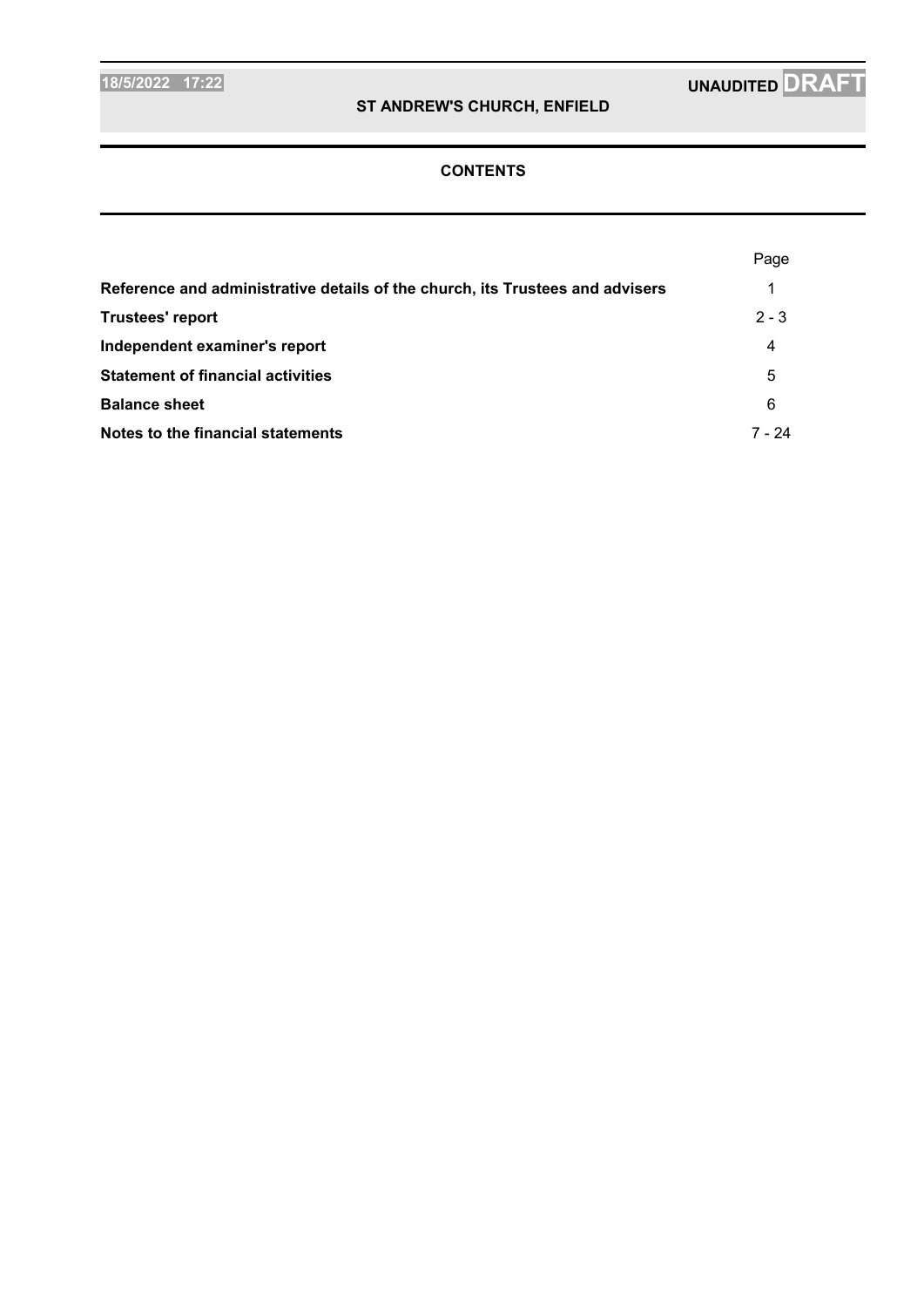#### **REFERENCE AND ADMINISTRATIVE DETAILS OF THE CHURCH, ITS TRUSTEES AND ADVISERS FOR THE YEAR ENDED 31 DECEMBER 2021**

#### **Trustees**

Revd. Dr. Steve Griffiths, Chair Richard Berndes John Tanner Patience Wilson Adele Barward-Symmons Catherine Holton (Resigned) Rob Barward-Symmons Tony Leach Rex Bourne (Resigned) Paul David Claudia De Rienzo (Resigned) Dinos Kousoulou Andrea Edwards (Resigned) Claire Reilly Patience Wilson (Resigned) Frances Cansfield Damian Browne, Co-Opted (Resigned) Ruth Mackay Illy Duce Emma Oppong-Addai Paul Edwards Lekisha Atkinson (appointed) Tracey Jenkins (appointed) Allison Paing (appointed) Sue Saull (appointed) Louise Sear (appointed) Lowri Banfield (appointed)

#### **Charity registered number**

1138421

### **Principal office**

36 Silver Street Enfield Middlesex EN1 3EG

#### **Accountants**

Griffin Stone Moscrop & Co Chartered Accountants 21-27 Lamb's Conduit Street London WC1N 3GS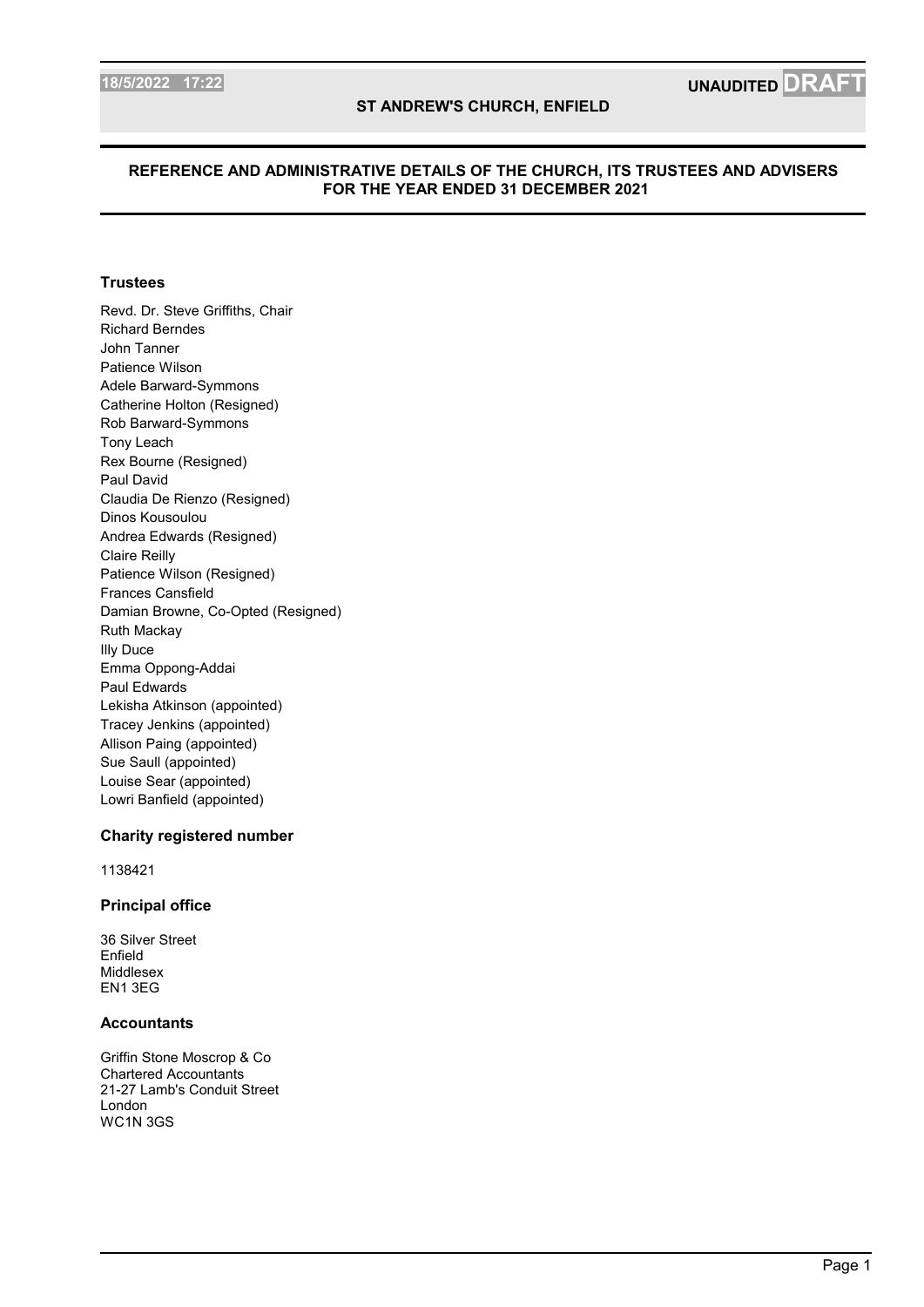### **TRUSTEES' REPORT FOR THE YEAR ENDED 31 DECEMBER 2021**

The Trustees present their annual report together with the financial statements of the church for the year 1 January 2021 to 31 December 2021. The Trustees confirm that the annual report and financial statements of the church comply with the current statutory requirements, the requirements of the church's governing document and the provisions of the Statement of Recommended Practice (SORP), applicable to charities preparing their accounts in accordance with the Financial Reporting Standard applicable in the UK and Republic of Ireland (FRS 102) (effective from October 2019).

#### **Objectives and activities**

#### **a. Activities undertaken to achieve objectives**

The primary object of the PCC is the promotion of the Gospel of the Lord Jesus. St. Andrew's PCC has the responsibility of co-operating with the Incumbent in promoting in the ecclesiastical parish the whole mission of the Church, pastoral, social and ecumenical. It also has maintenance responsibility for the Haven.

The incumbent and the PCC have considered the Charity Commission's guidance on public benefit. We try to achieve our objectives by carrying out a range of activities for the benefit of the parish and members of our congregation, including Sunday worship, small groups, church prayer gatherings, and other social events for the church family. Children's groups meet twice a month on Sunday afternoons. As a result of the Covid-19 pandemic, the St Andrew's Church has adapted its traditional in-person ministry further in 2021 to continue to develop the strength and diversity of its online worship presence.

#### **Achievements and performance**

#### **a. Review of activities**

The PCC met 5 times during 2021. The minutes of the meetings are on the church website.

The lease of the Parish Centre to the Kedleston group of schools in May 2020 continued to produce a stable level of lettings income in 2021. Text giving and online giving continued to be popular methods of donation alongside more traditional giving options of standing orders and in-person donations. In 2021, the option to give via contactless donations in-church was also implemented.

During 2021 St. Andrew's Church had a successful online worship presence.

#### **Financial review**

#### **a. Going concern**

After making appropriate enquiries, the Trustees have a reasonable expectation that the church has adequate resources to continue in operational existence for the foreseeable future. For this reason, they continue to adopt the going concern basis in preparing the financial statements. Further details regarding the adoption of the going concern basis can be found in the accounting policies.

#### **b. Reserves policy**

It is the PCC policy to maintain a balance on unrestricted funds (if possible), which equates to approximately three months of unrestricted payments to cover emergency situations and payroll commitments that may arise from time to time. at 31 December 2021 this would equate to a balance of £30,000. As the balance on unrestricted funds at 31 December 2021 was £129,823 we were adequately meeting our target policu.

It is our policy to hold funds that are not needed to defray immediate expenditure within a CBF Church of England Deposit Fund.

#### **c. Financial performance 2021**

The church finances had recovered well by the end of the year in the face of the pandemic with unrestricted income of £193,105 (2020 - £162,480) and unrestricted expenditure of £119,281 (2020 - £144,061). Further details of the analysis of income which led to this are described in the Review of Activities paragraph elsewhere in this report.

#### **Structure, governance and management**

#### **a. PCC Membership**

Members of the PCC are either ex-officio; or elected at the Annual Parochial Church Meeting (APCM) in accordance with Church Representation Rules.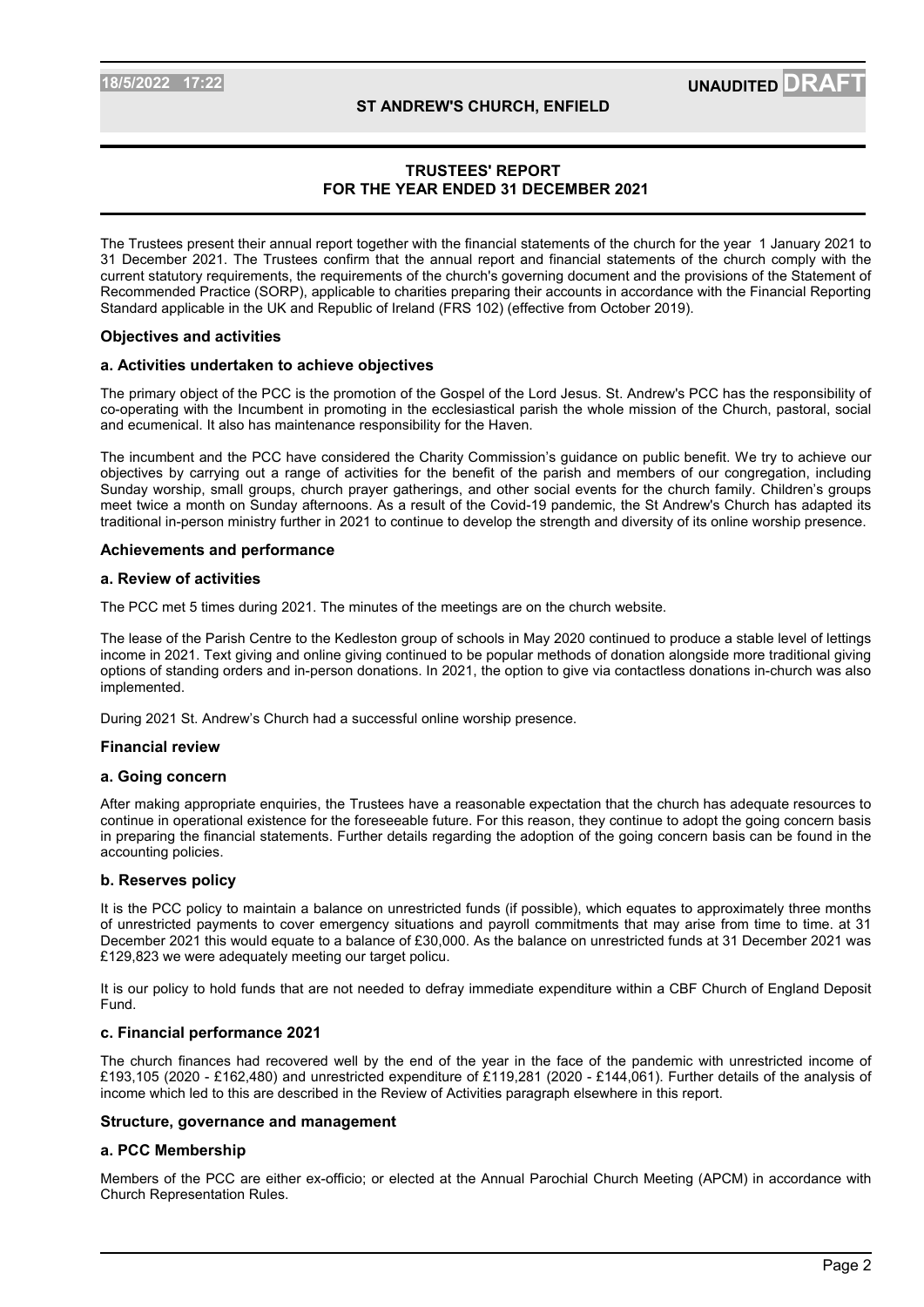### **TRUSTEES' REPORT (CONTINUED) FOR THE YEAR ENDED 31 DECEMBER 2021**

#### **Plans for future periods**

As at 31 December 2021, the intention was to have as its primary foci:

i) continuing to develop the Mission Action Plan;

ii) continuing to respond to the challenges posed by Covid-19 on the Church and the wider Enfield community;

iii) continuing to implement plans for the Restoration Project;

iv) developing St Andrew's online service provision alongside that of physical church; and

v) consolidating the financial stability of the church through diversifying donation methods.

Approved by order of the members of the board of Trustees and signed on their behalf by:

................................................ **Revd. Dr. Steve Griffiths, Chair**

Date: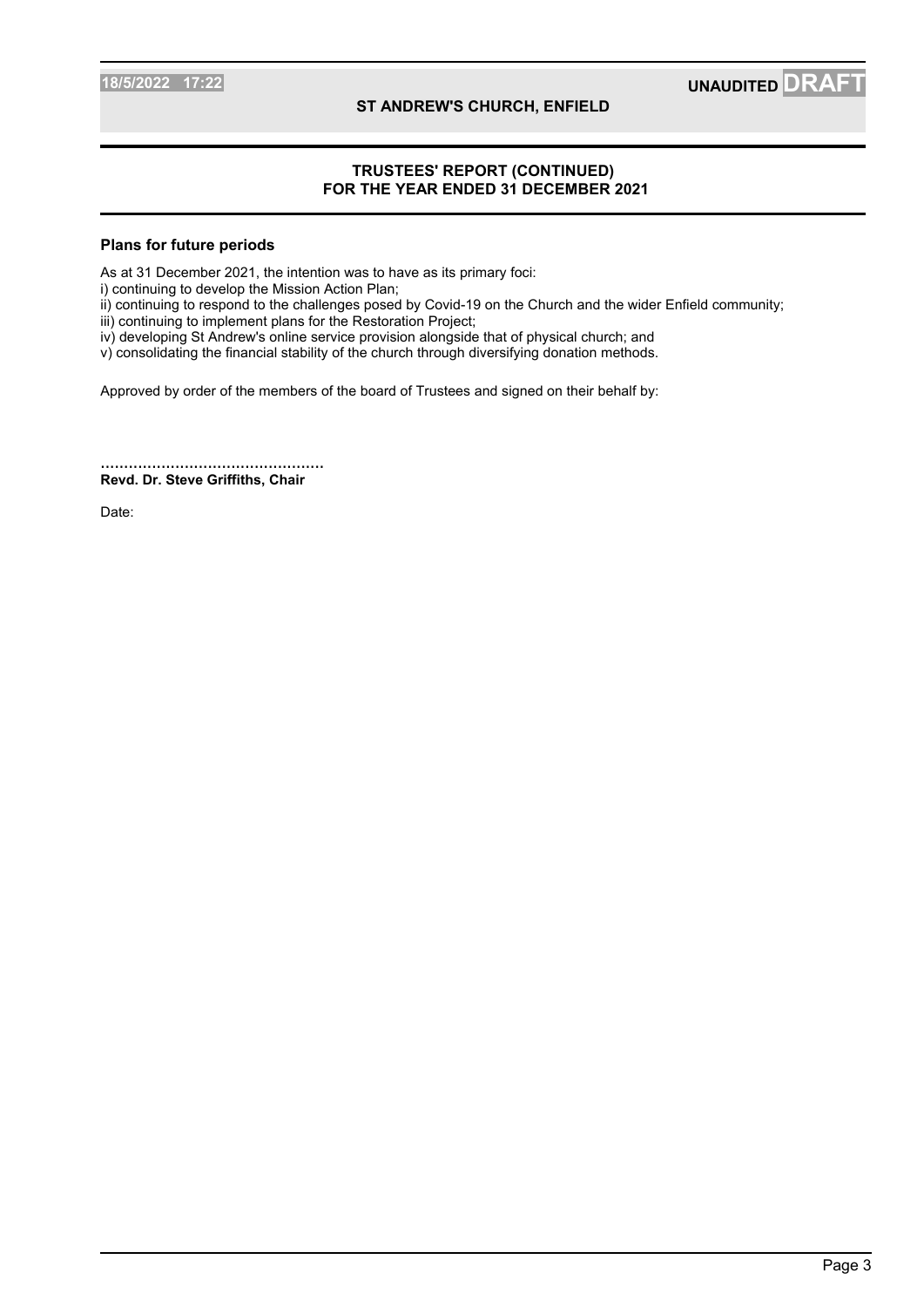### **INDEPENDENT EXAMINER'S REPORT FOR THE YEAR ENDED 31 DECEMBER 2021**

#### **Independent examiner's report to the Trustees of St Andrew's Church, Enfield ('the church')**

I report to the charity Trustees on my examination of the accounts of the church for the year ended 31 December 2021.

This report is made solely to the church's Trustees, as a body, in accordance with Part 4 of the Charities (Accounts and Reports) Regulations 2008. My work has been undertaken so that I might state to the church's Trustees those matters I am required to state to them in an independent examiner's report and for no other purpose. To the fullest extent permitted by law, I do not accept or assume responsibility to anyone other than the church and the church's Trustees as a body, for my work or for this report.

#### **Responsibilities and basis of report**

As the Trustees of the church you are responsible for the preparation of the accounts in accordance with the requirements of the Charities Act 2011 ('the 2011 Act').

I report in respect of my examination of the church's accounts carried out under section 145 of the 2011 Act and in carrying out my examination I have followed the applicable Directions given by the Charity Commission under section 145(5)(b) of the 2011 Act.

#### **Independent examiner's statement**

Your attention is drawn to the fact that the church has prepared the accounts in accordance with Accounting and Reporting by Charities: Statement of Recommended Practice applicable to charities preparing their accounts in accordance with the Financial Reporting Standard applicable in the UK and Republic of Ireland (FRS 102) in preference to the Accounting and Reporting by Charities: Statement of Recommended Practice issued on 1 April 2005 which is referred to in the extant regulations but has been withdrawn.

I understand that this has been done in order for the accounts to provide a true and fair view in accordance with the Generally Accepted Accounting Practice effective for reporting periods beginning on or after 1 January 2015.

I have completed my examination. I confirm that no matters have come to my attention in connection with the examination giving me cause to believe that in any material respect:

- 1. accounting records were not kept in respect of the church as required by section 130 of the 2011 Act; or
- 2. the accounts do not accord with those records; or
- 3. the accounts do not comply with the applicable requirements concerning the form and content of accounts set out in the Charities (Accounts and Reports) Regulations 2008 other than any requirement that the accounts give a 'true and fair' view which is not a matter considered as part of an independent examination.

I have no concerns and have come across no other matters in connection with the examination to which attention should be drawn in this report in order to enable a proper understanding of the accounts to be reached.

This report is made solely to the church's Trustees, as a body, in accordance with Part 4 of the Charities (Accounts and Reports) Regulations 2008. My work has been undertaken so that I might state to the church's Trustees those matters I am required to state to them in an independent examiner's report and for no other purpose. To the fullest extent permitted by law, I do not accept or assume responsibility to anyone other than the church and the church's Trustees as a body, for my work or for this report.

Signed: **Dated: Dated: Dated: Dated: Dated: Dated: Dated: Dated: Dated: Dated: Dated: Dated: Dated: Dated: Dated: Dated: Dated: Dated: Dated: Dated: Dated: Dated: Dated: Dated:** 

Richard Hill **FCA** 

## **Griffin Stone Moscrop & Co**

Chartered Accountants 21-27 Lamb's Conduit Street London WC1N 3GS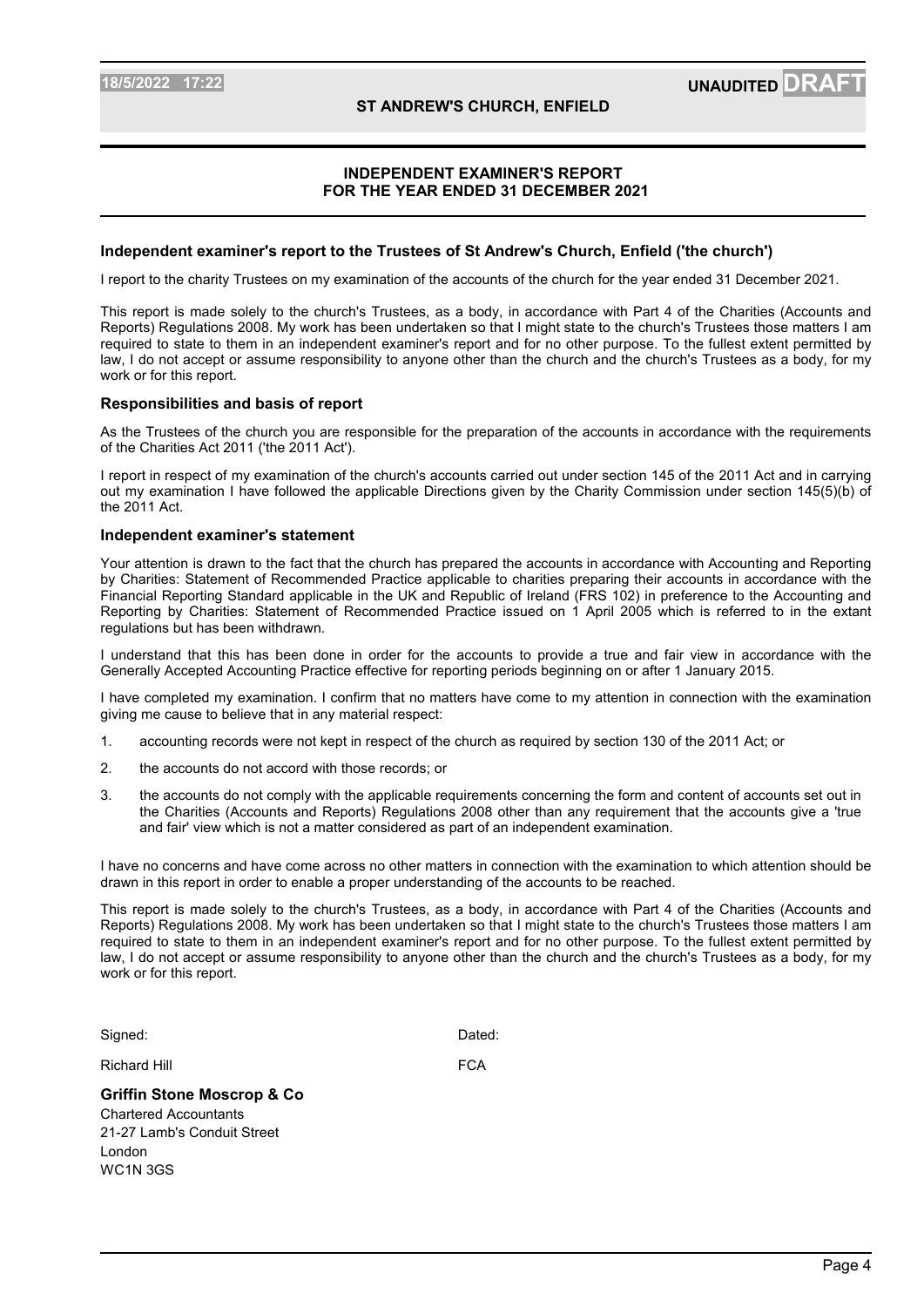### **STATEMENT OF FINANCIAL ACTIVITIES FOR THE YEAR ENDED 31 DECEMBER 2021**

|                                    |                | <b>Restricted</b><br>funds<br>2021 | <b>Unrestricted</b><br>funds<br>2021 | <b>Total</b><br>funds<br>2021 | Total<br>funds<br>2020 |
|------------------------------------|----------------|------------------------------------|--------------------------------------|-------------------------------|------------------------|
|                                    | <b>Note</b>    | £                                  | £                                    | £                             | £                      |
| Income from:                       |                |                                    |                                      |                               |                        |
| Donations and legacies             | $\overline{2}$ | 9,200                              | 65,445                               | 74,645                        | 136,651                |
| Charitable activities              | 3              |                                    | 123,109                              | 123,109                       | 82,729                 |
| Other trading activities           | 4              |                                    | 339                                  | 339                           | 782                    |
| Investments                        | 5              |                                    | 29                                   | 30                            | 152                    |
| Other income                       | 6              |                                    | 4,183                                | 4,183                         | 2,505                  |
| <b>Total income</b>                |                | 9,201                              | 193,105                              | 202,306                       | 222,819                |
| <b>Expenditure on:</b>             |                |                                    |                                      |                               |                        |
| Raising funds                      |                |                                    |                                      |                               | 1,691                  |
| Charitable activities              | 7              | 59,418                             | 119,281                              | 178,699                       | 202,094                |
| <b>Total expenditure</b>           |                | 59,418                             | 119,281                              | 178,699                       | 203,785                |
| Net movement in funds              |                | (50, 217)                          | 73,824                               | 23,607                        | 19,034                 |
| <b>Reconciliation of funds:</b>    |                |                                    |                                      |                               |                        |
| Total funds brought forward        |                | 64,325                             | 55,999                               | 120,324                       | 101,290                |
| Net movement in funds              |                | (50, 217)                          | 73,824                               | 23,607                        | 19,034                 |
| <b>Total funds carried forward</b> |                | 14,108                             | 129,823                              | 143,931                       | 120,324                |

The notes on pages 7 to 24 form part of these financial statements.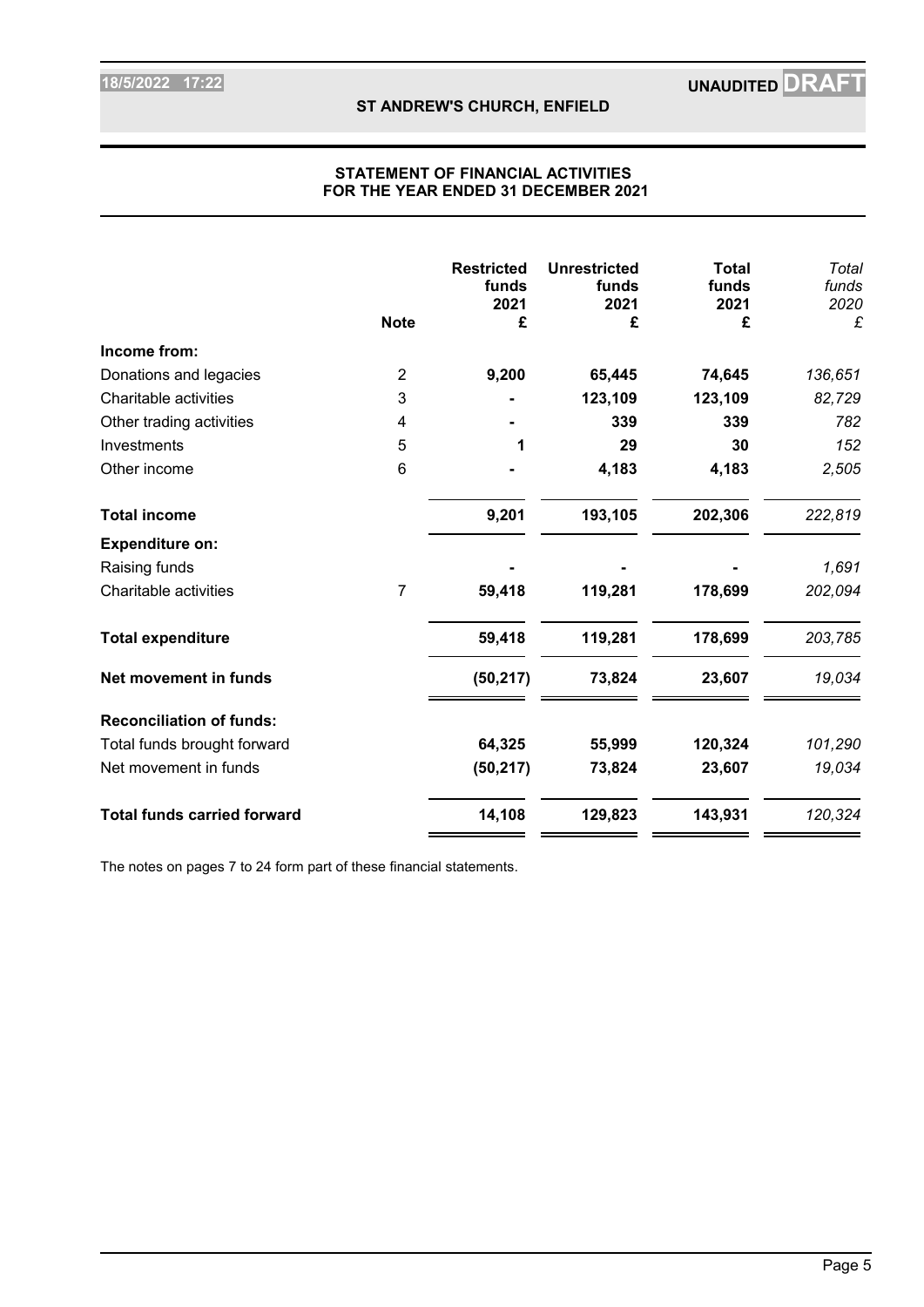### **BALANCE SHEET AS AT 31 DECEMBER 2021**

|                                                   | <b>Note</b> |           | 2021<br>£ |           | 2020<br>£ |
|---------------------------------------------------|-------------|-----------|-----------|-----------|-----------|
| <b>Fixed assets</b>                               |             |           |           |           |           |
| Tangible assets                                   | 11          |           | 2,594     |           | 1,252     |
|                                                   |             |           | 2,594     |           | 1,252     |
| <b>Current assets</b>                             |             |           |           |           |           |
| <b>Debtors</b>                                    | 12          | 4,586     |           | 5,385     |           |
| Cash at bank and in hand                          |             | 151,596   |           | 142,756   |           |
|                                                   |             | 156,182   |           | 148,141   |           |
| Creditors: amounts falling due within one<br>year | 13          | (14, 845) |           | (29, 069) |           |
| <b>Net current assets</b>                         |             |           | 141,337   |           | 119,072   |
| <b>Total assets less current liabilities</b>      |             |           | 143,931   |           | 120,324   |
| Net assets excluding pension asset                |             |           | 143,931   |           | 120,324   |
| <b>Total net assets</b>                           |             |           | 143,931   |           | 120,324   |
| <b>Charity funds</b>                              |             |           |           |           |           |
| <b>Restricted funds</b>                           | 14          |           | 14,108    |           | 64,325    |
| <b>Unrestricted funds</b>                         | 14          |           | 129,823   |           | 55,999    |
| <b>Total funds</b>                                |             |           | 143,931   |           | 120,324   |

The financial statements were approved and authorised for issue by the Trustees and signed on their behalf by:

### **Revd. Dr. Steve Griffiths, Chair**

Date:

The notes on pages 7 to 24 form part of these financial statements.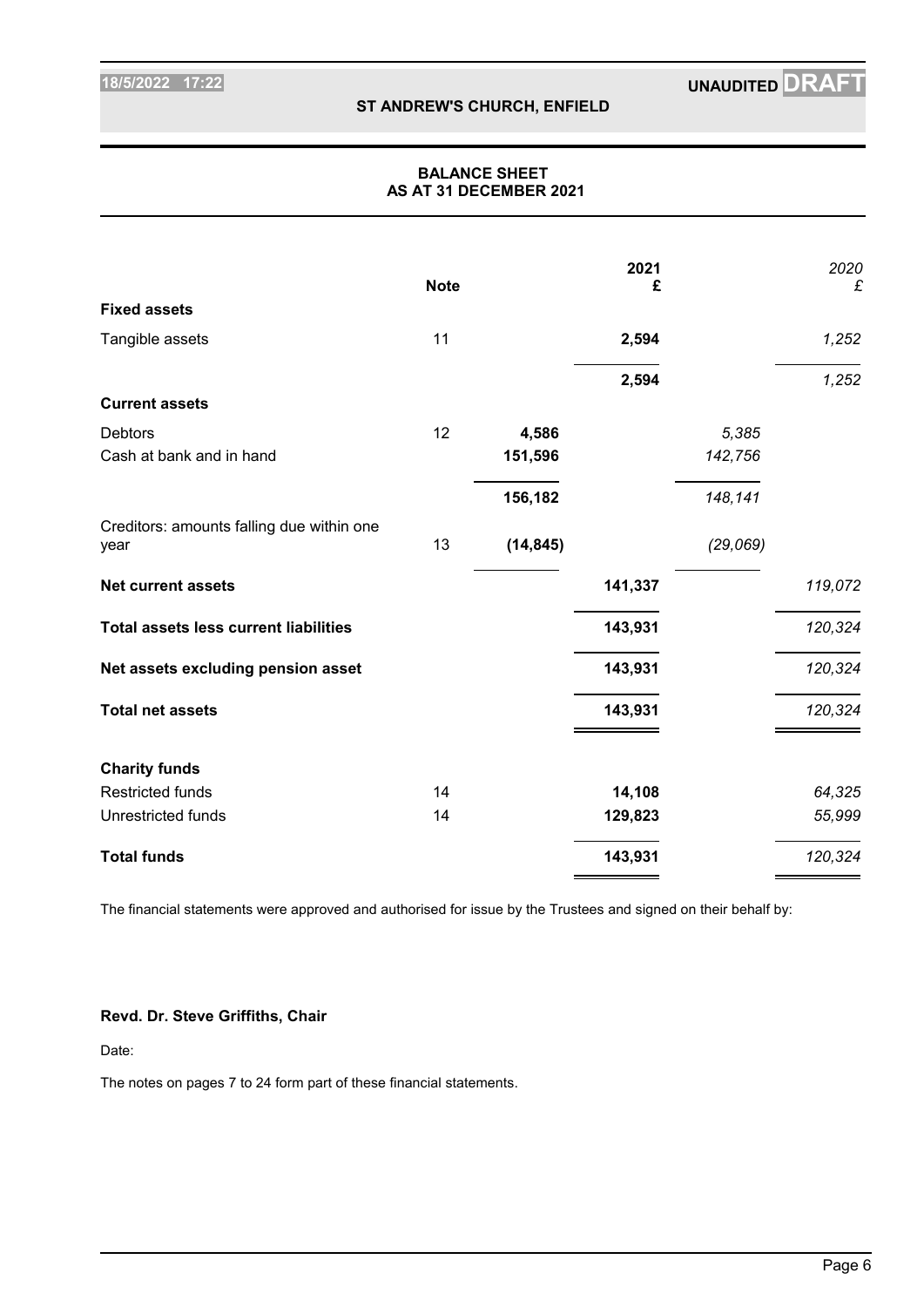#### **1. Accounting policies**

#### **1.1 Basis of preparation of financial statements**

The financial statements have been prepared in accordance with the Charities SORP (FRS 102) - Accounting and Reporting by Charities: Statement of Recommended Practice applicable to charities preparing their accounts in accordance with the Financial Reporting Standard applicable in the UK and Republic of Ireland (FRS 102) (effective 1 January 2019), the Financial Reporting Standard applicable in the UK and Republic of Ireland (FRS 102) and the Charities Act 2011.

The financial statements have been prepared to give a 'true and fair' view and have departed from the Charities (Accounts and Reports) Regulations 2008 only to the extent required to provide a 'true and fair' view. This departure has involved following the Charities SORP (FRS 102) published in October 2019 rather than the Accounting and Reporting by Charities: Statement of Recommended Practice effective from 1 April 2005 which has since been withdrawn.

St Andrew's Church, Enfield meets the definition of a public benefit entity under FRS 102. Assets and liabilities are initially recognised at historical cost or transaction value unless otherwise stated in the relevant accounting policy.

#### **1.2 Income**

All income is recognised once the church has entitlement to the income, it is probable that the income will be received and the amount of income receivable can be measured reliably.

Collections are recognised when received by or on behalf of the PCC. Planned giving receivable under Gift Aid is also recognised when received. Income tax recoverable on Gift Aid donations is recognised when the underlying income is recognised.

For legacies, entitlement is taken as the earlier of the date on which either: the church is aware that probate has been granted, the estate has been finalised and notification has been made by the executor(s) to the Trust that a distribution will be made, or when a distribution is received from the estate. Receipt of a legacy, in whole or in part, is only considered probable when the amount can be measured reliably and the church has been notified of the executor's intention to make a distribution.

Rental income from the formal letting of church premises is recognised in the SOFA in the accounting period to which the rental pertains.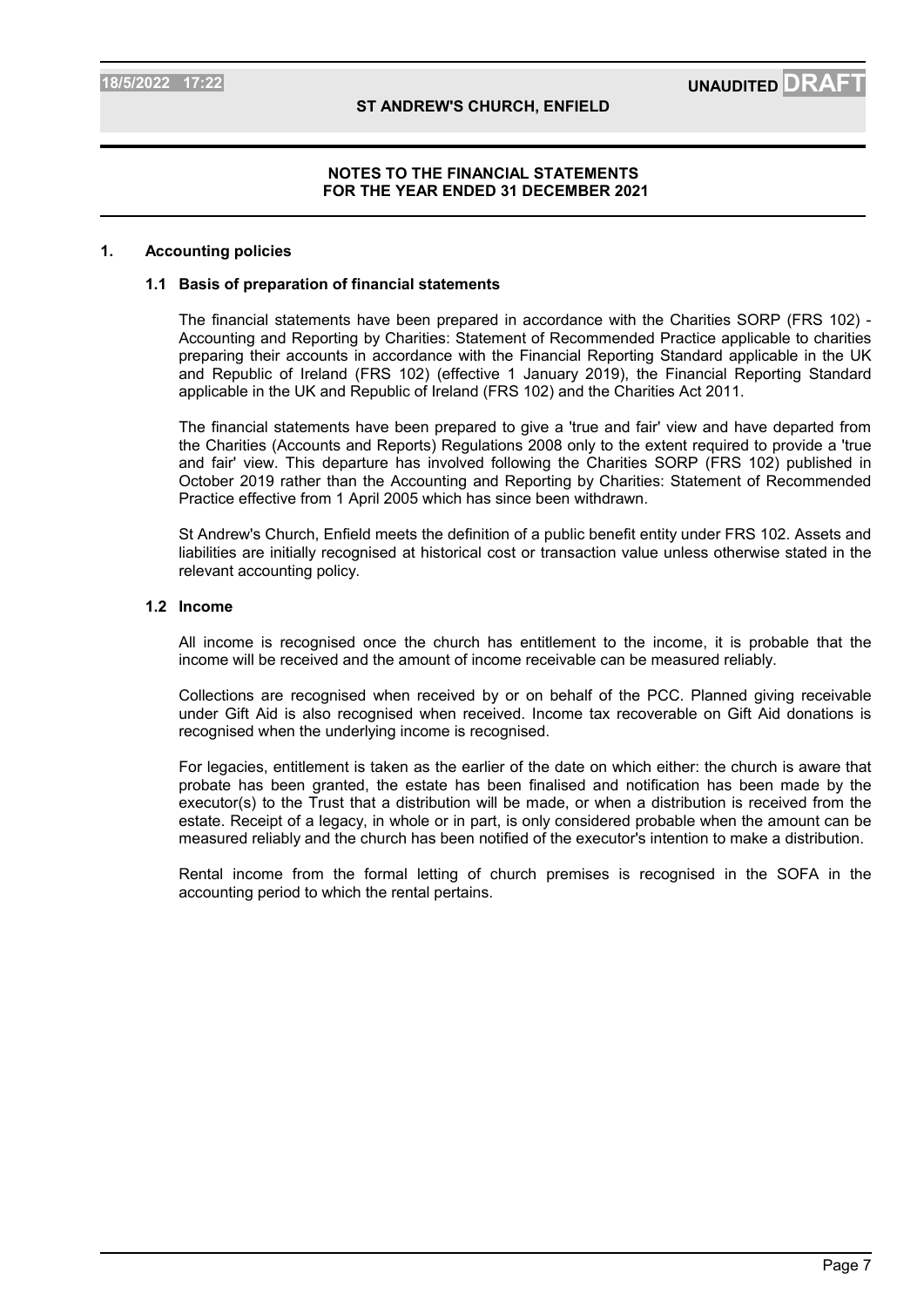#### **1. Accounting policies (continued)**

#### **1.3 Expenditure**

Expenditure is recognised once there is a legal or constructive obligation to transfer economic benefit to a third party, it is probable that a transfer of economic benefits will be required in settlement and the amount of the obligation can be measured reliably. Expenditure is classified by activity. The costs of each activity are made up of the total of direct costs and shared costs, including support costs involved in undertaking each activity. Direct costs attributable to a single activity are allocated directly to that activity.

Fundraising costs are those incurred in seeking voluntary contributions and do not include the costs of disseminating information in support of the charitable activities. Support costs are those costs incurred directly in support of expenditure on the objects of the church. Governance costs are those incurred in connection with administration of the church and compliance with constitutional and statutory requirements.

Costs of generating funds are costs incurred in attracting voluntary income, and those incurred in trading activities that raise funds.

Charitable activities are costs incurred in relation to carrying out the church's ministry. These include support costs and costs relating to the governance of the church which are apportioned to charitable activities.

Expenditure on raising funds includes all expenditure incurred by the church to raise funds for its charitable purposes and includes costs of all fundraising activities events and non-charitable trading.

Expenditure on charitable activities is incurred on directly undertaking the activities which further the church's objectives, as well as any associated support costs.

All expenditure is inclusive of irrecoverable VAT.

#### **1.4 Interest receivable**

Interest on funds held on deposit is included when receivable and the amount can be measured reliably by the church; this is normally upon notification of the interest paid or payable by the bank.

#### **1.5 Tangible fixed assets and depreciation**

Consecrated and benefice property of any kind is excluded from the financial statements by section 10(2)(c) of the Charities Act 2011.

Moveable church furnishings held by the Vicar and churchwardens on special trust for the PCC, and which require a faculty for disposal, are accounted for as inalienable property unless consecrated. For such alienable property there is insufficient cost information available and therefore such assets are not valued in the financial statements.

All expenditure incurred during the year on consecrated or benefice buildings or on repair or replacement of church furnishings is expensed within the Statement of Financial Activities.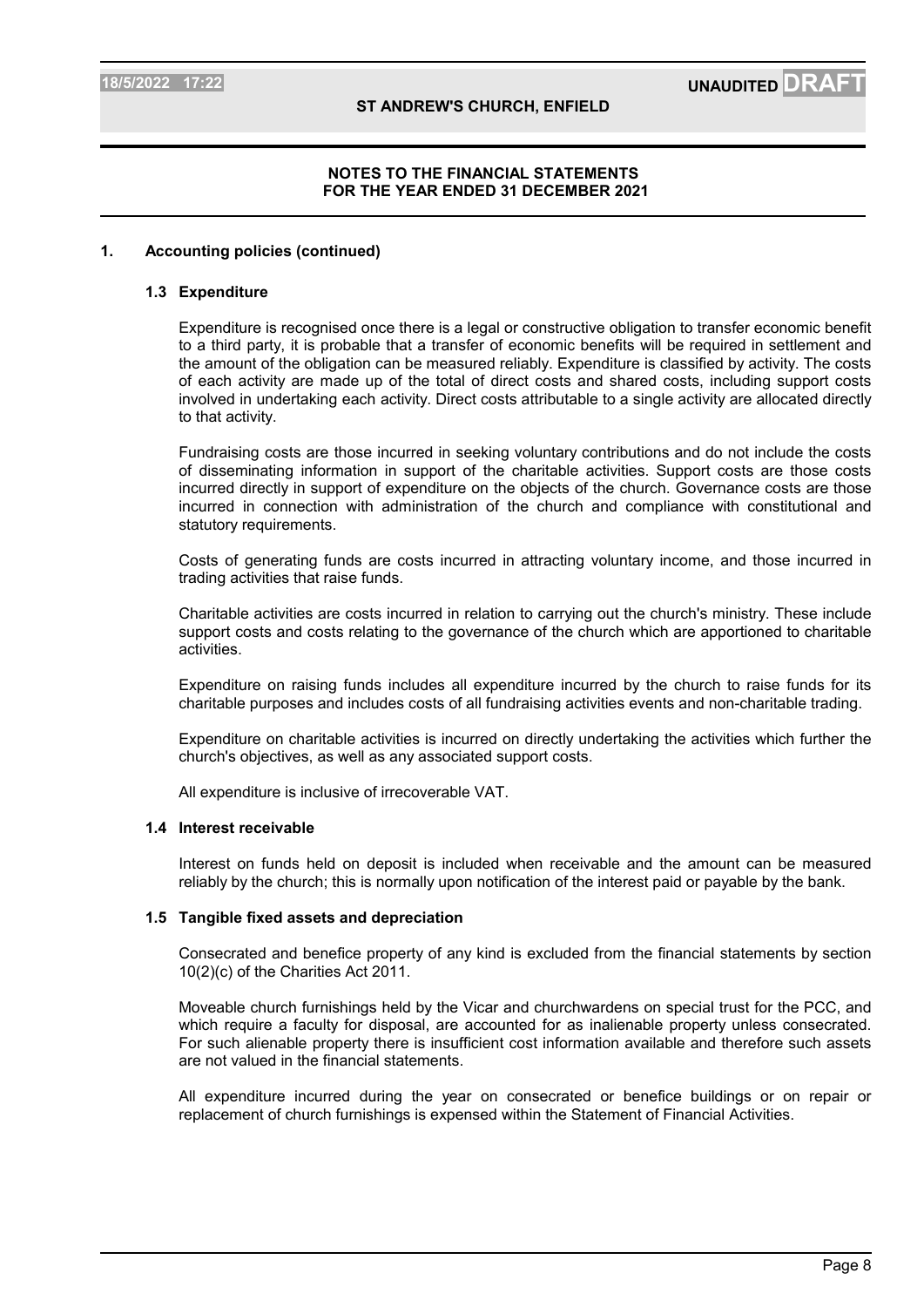### **1. Accounting policies (continued)**

#### **1.5 Tangible fixed assets and depreciation (continued)**

Tangible fixed assets are carried at cost, net of depreciation and any provision for impairment. Depreciation is provided at rates calculated to write off the cost of fixed assets, less their estimated residual value, over their expected useful lives on the following bases:

| Office equipment   | - 33% on straight line |
|--------------------|------------------------|
| Computer equipment | - 33% on straight line |

#### **1.6 Debtors**

Trade and other debtors are recognised at the settlement amount after any trade discount offered. Prepayments are valued at the amount prepaid net of any trade discounts due.

#### **1.7 Cash at bank and in hand**

Cash at bank and in hand includes all cash held.

#### **1.8 Liabilities and provisions**

Liabilities are recognised when there is an obligation at the balance sheet date as a result of a past event, it is probable that a transfer of economic benefit will be required in settlement, and the amount of the settlement can be estimated reliably.

Liabilities are recognised at the amount that the church anticipates it will pay to settle the debt or the amount it has received as advanced payments for the goods or services it must provide.

#### **1.9 Financial instruments**

The church only has financial assets and financial liabilities of a kind that qualify as basic financial instruments. Basic financial instruments are initially recognised at transaction value and subsequently measured at their settlement value.

#### **1.10 Pensions**

The church operates a defined contribution pension scheme and the pension charge represents the amounts payable by the church to the fund in respect of the year.

#### **1.11 Fund accounting**

General funds are unrestricted funds which are available for use at the discretion of the Trustees in furtherance of the general objectives of the church and which have not been designated for other purposes.

Restricted funds are funds which are to be used in accordance with specific restrictions imposed by donors or which have been raised by the church for particular purposes. The costs of raising and administering such funds are charged against the specific fund. The aim and use of each restricted fund is set out in the notes to the financial statements.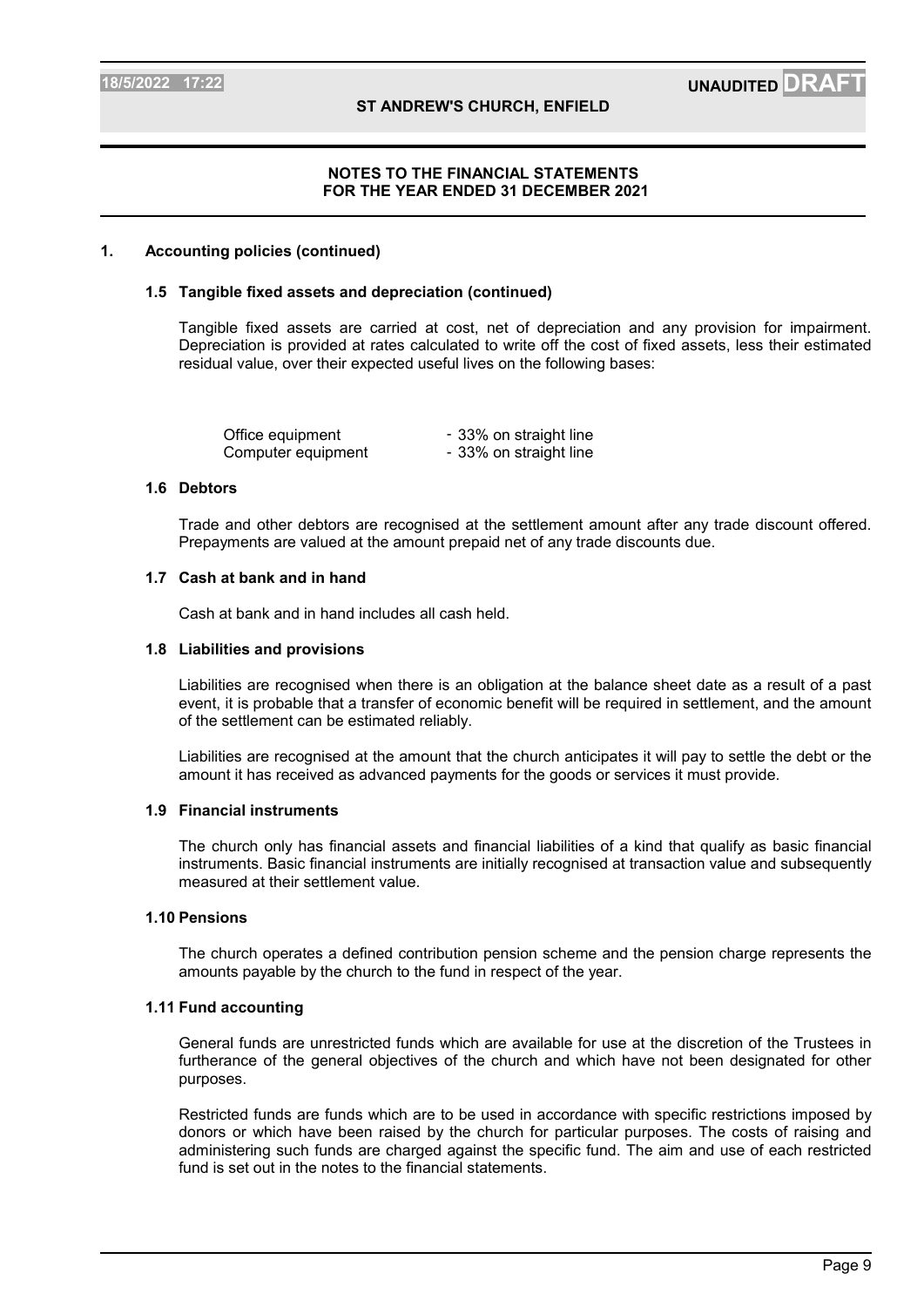### **NOTES TO THE FINANCIAL STATEMENTS FOR THE YEAR ENDED 31 DECEMBER 2021**

# **2. Income from donations and legacies**

|                   | funds<br>2021<br>£               | <b>Restricted Unrestricted</b><br>funds<br>2021<br>£ | <b>Total</b><br>funds<br>2021<br>£ |
|-------------------|----------------------------------|------------------------------------------------------|------------------------------------|
| Donations         | 9,200                            | 54,340                                               | 63,540                             |
| Tax recoverable   |                                  | 11,105                                               | 11,105                             |
| <b>Total 2021</b> | 9,200                            | 65,445                                               | 74,645                             |
|                   | Restricted<br>funds<br>2020<br>£ | Unrestricted<br>funds<br>2020<br>£                   | Total<br>funds<br>2020<br>£        |
| Donations         | 15,312                           | 65,740                                               | 81,052                             |
| Grants            | 45,020                           |                                                      | 45,020                             |
| Tax recoverable   |                                  | 10,579                                               | 10,579                             |
| <b>Total 2020</b> | 60,332                           | 76,319                                               | 136,651                            |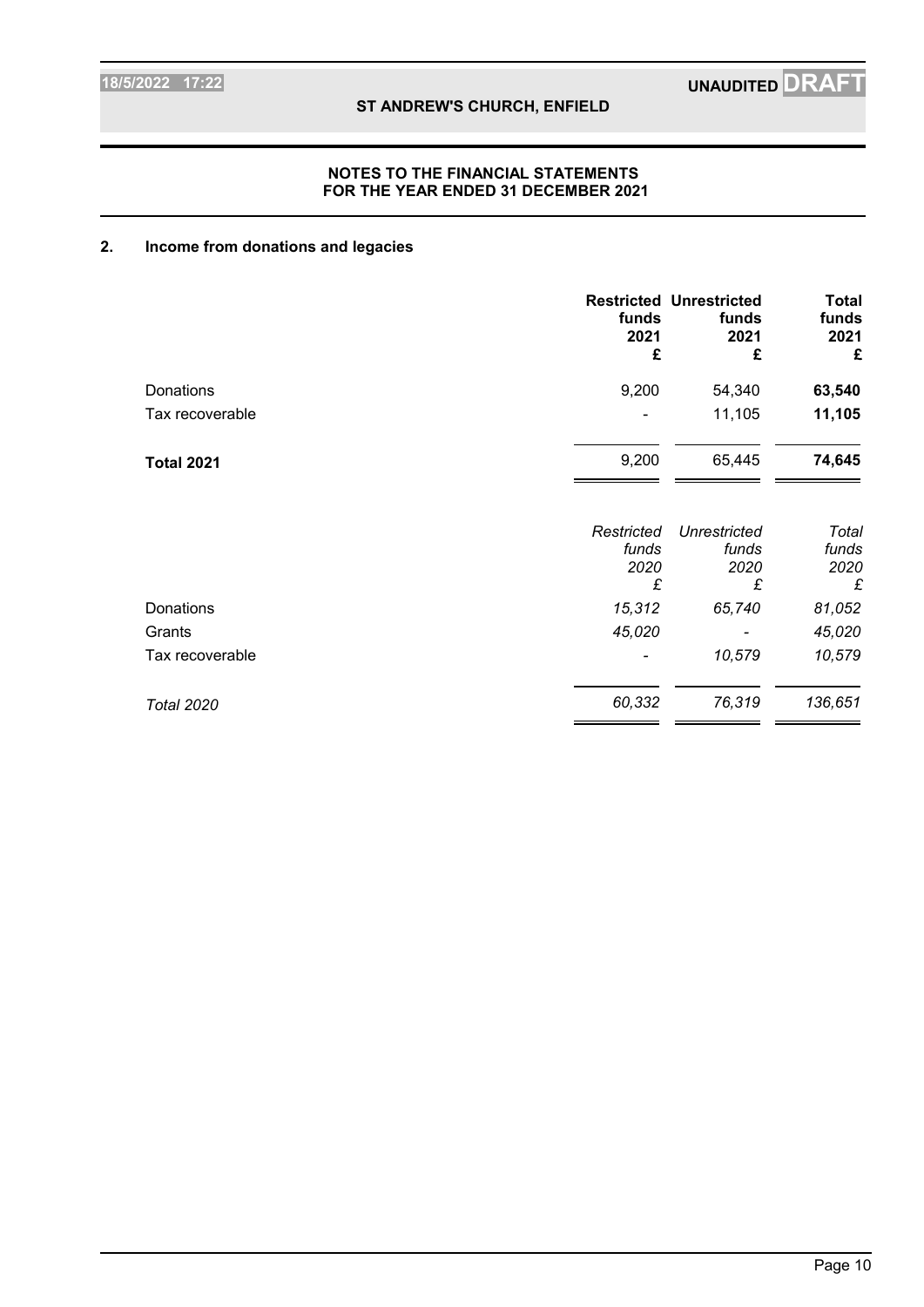### **NOTES TO THE FINANCIAL STATEMENTS FOR THE YEAR ENDED 31 DECEMBER 2021**

## **3. Income from charitable activities**

|                        | <b>Unrestricted</b><br>funds<br>2021<br>£ | <b>Total</b><br>funds<br>2021<br>£ |
|------------------------|-------------------------------------------|------------------------------------|
| Lease of Parish Centre | 98,109                                    | 98,109                             |
| Parking                | 12,000                                    | 12,000                             |
| Rent of flat           | 12,000                                    | 12,000                             |
| Sub station rent       | 1,000                                     | 1,000                              |
| <b>Total 2021</b>      | 123,109                                   | 123,109                            |
|                        | <b>Unrestricted</b><br>funds<br>2020<br>£ | Total<br>funds<br>2020<br>£        |
| Lease of Parish Centre | 64,606                                    | 64,606                             |
| Parking                | 10,948                                    | 10,948                             |
| Rent of flat           | 6,175                                     | 6,175                              |
| Sub station rent       | 1,000                                     | 1,000                              |
| <b>Total 2020</b>      | 82,729                                    | 82,729                             |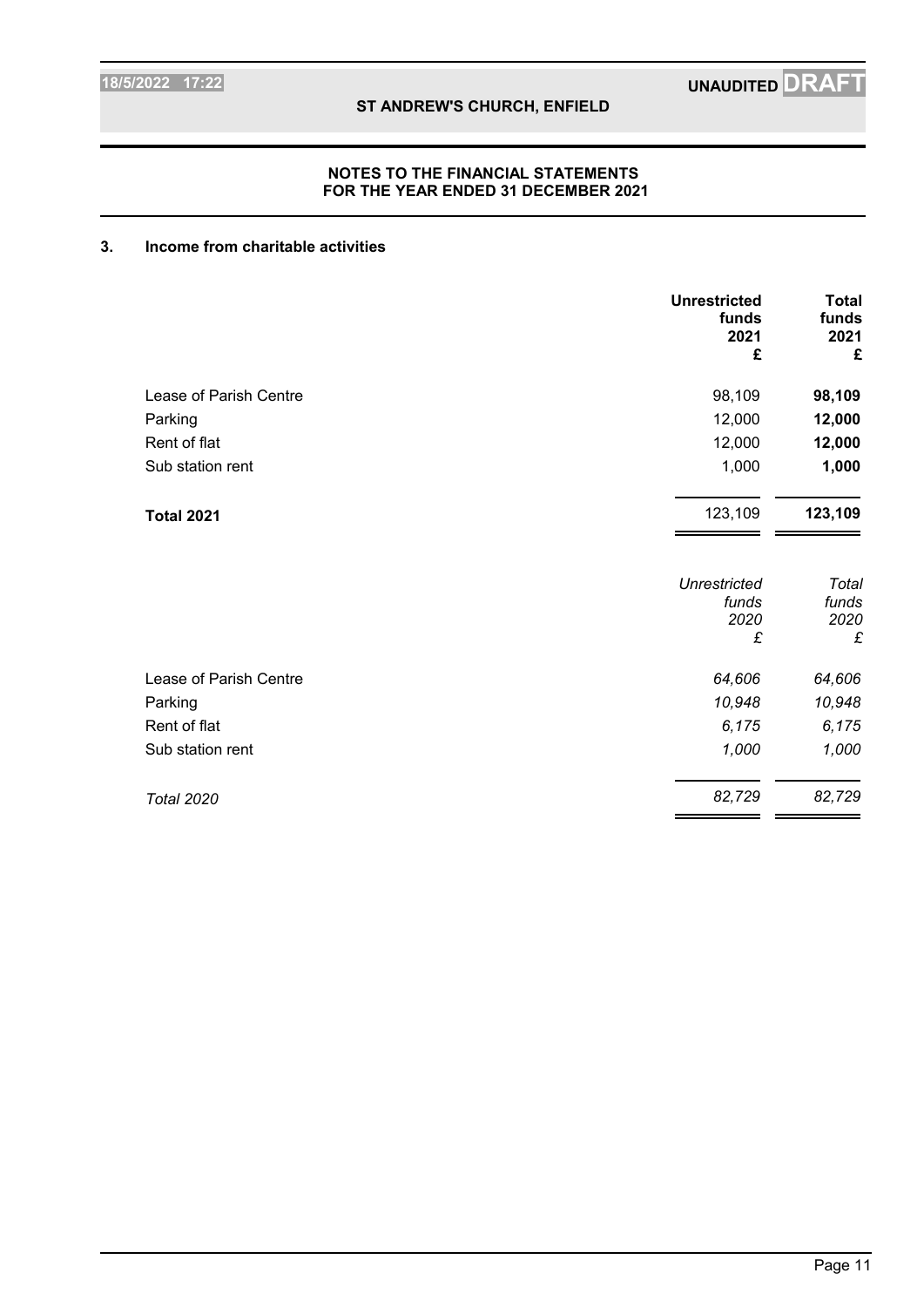### **NOTES TO THE FINANCIAL STATEMENTS FOR THE YEAR ENDED 31 DECEMBER 2021**

### **4. Income from other trading activities**

### **Income from fundraising events**

|                   | <b>Unrestricted</b><br>funds<br>2021<br>£ | <b>Total</b><br>funds<br>2021<br>£ |
|-------------------|-------------------------------------------|------------------------------------|
| Traidcraft        | 339                                       | 339                                |
|                   | <b>Unrestricted</b><br>funds<br>2020<br>£ | Total<br>funds<br>2020<br>£        |
| Refreshments      | 137                                       | 137                                |
| Traidcraft        | 645                                       | 645                                |
| <b>Total 2020</b> | 782                                       | 782                                |

### **5. Investment income**

|                      | funds<br>2021<br>£               | <b>Restricted Unrestricted</b><br>funds<br>2021<br>£ | <b>Total</b><br>funds<br>2021<br>£ |
|----------------------|----------------------------------|------------------------------------------------------|------------------------------------|
| <b>Bank interest</b> | 1                                | 29                                                   | 30                                 |
|                      | Restricted<br>funds<br>2020<br>£ | Unrestricted<br>funds<br>2020<br>£                   | Total<br>funds<br>2020<br>£        |
| <b>Bank interest</b> | 7                                | 145                                                  | 152                                |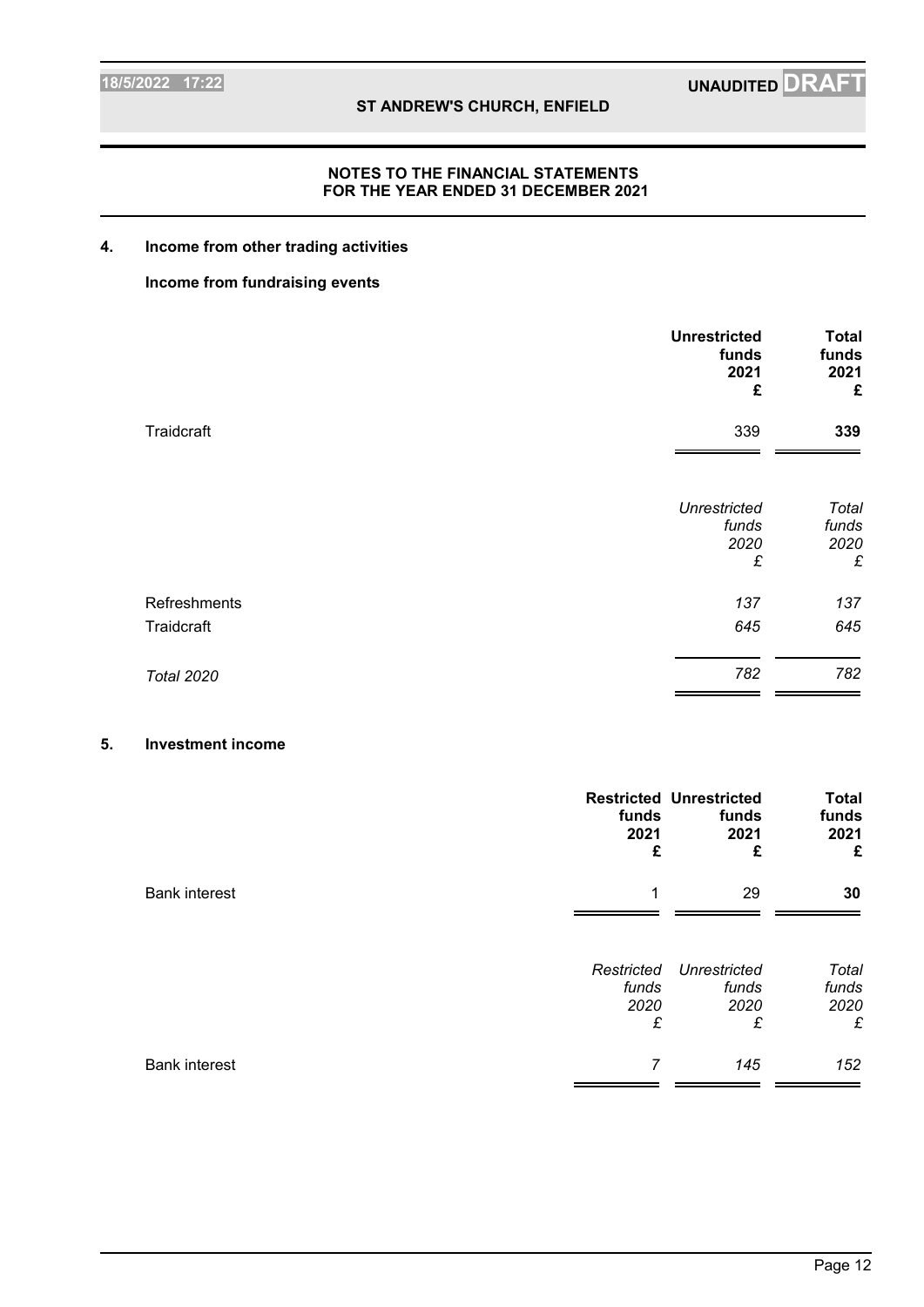### **NOTES TO THE FINANCIAL STATEMENTS FOR THE YEAR ENDED 31 DECEMBER 2021**

### **6. Other incoming resources**

|          | <b>Unrestricted</b><br>funds<br>2021<br>£ | <b>Total</b><br>funds<br>2021<br>£ |
|----------|-------------------------------------------|------------------------------------|
| PCC fees | 4,183                                     | 4,183                              |
|          | <b>Unrestricted</b><br>funds<br>2020<br>£ | Total<br>funds<br>2020<br>£        |
| PCC fees | 2,505                                     | 2,505                              |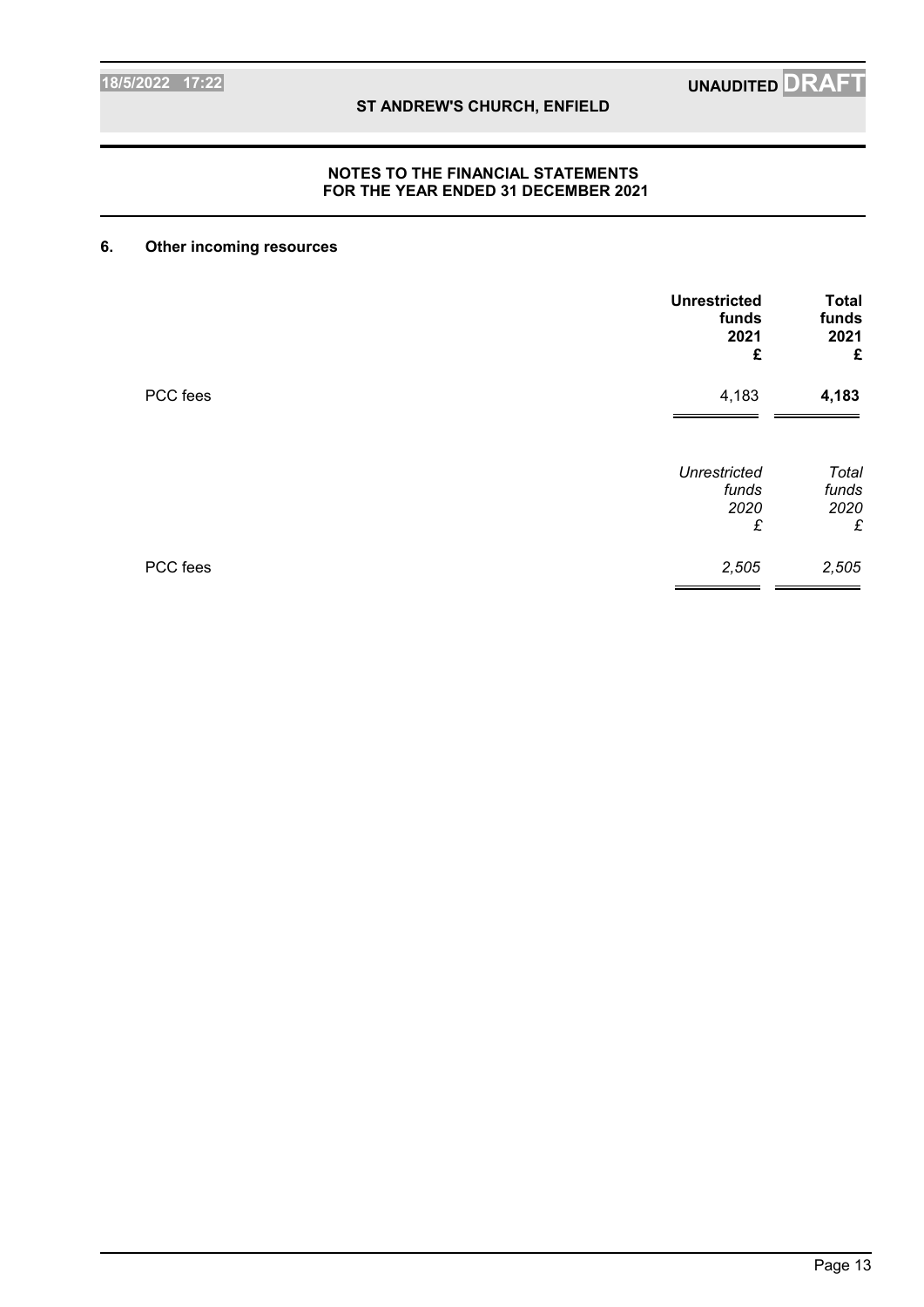# **7. Analysis of expenditure on charitable activities**

### **Summary by fund type**

|                             | funds<br>2021<br>£               | <b>Restricted Unrestricted</b><br>funds<br>2021<br>£ | <b>Total</b><br>funds<br>2021<br>£ |
|-----------------------------|----------------------------------|------------------------------------------------------|------------------------------------|
| Church activities           | 59,418                           | 119,281                                              | 178,699                            |
|                             | Restricted<br>funds<br>2020<br>£ | Unrestricted<br>funds<br>2020<br>£                   | Total<br>funds<br>2020<br>£        |
| Church activities           | 59,724                           | 142,370                                              | 202,094                            |
| Summary by expenditure type |                                  |                                                      |                                    |

|                   | 2021<br>£                | <b>Staff costs Other costs</b><br>2021<br>£ | <b>Total</b><br>funds<br>2021<br>£ |
|-------------------|--------------------------|---------------------------------------------|------------------------------------|
| Church activities | 26,774                   | 151,925                                     | 178,699                            |
|                   | Staff costs<br>2020<br>£ | Other costs<br>2020<br>£                    | Total<br>funds<br>2020<br>£        |
| Church activities | 69,257                   | 132,837                                     | 202,094                            |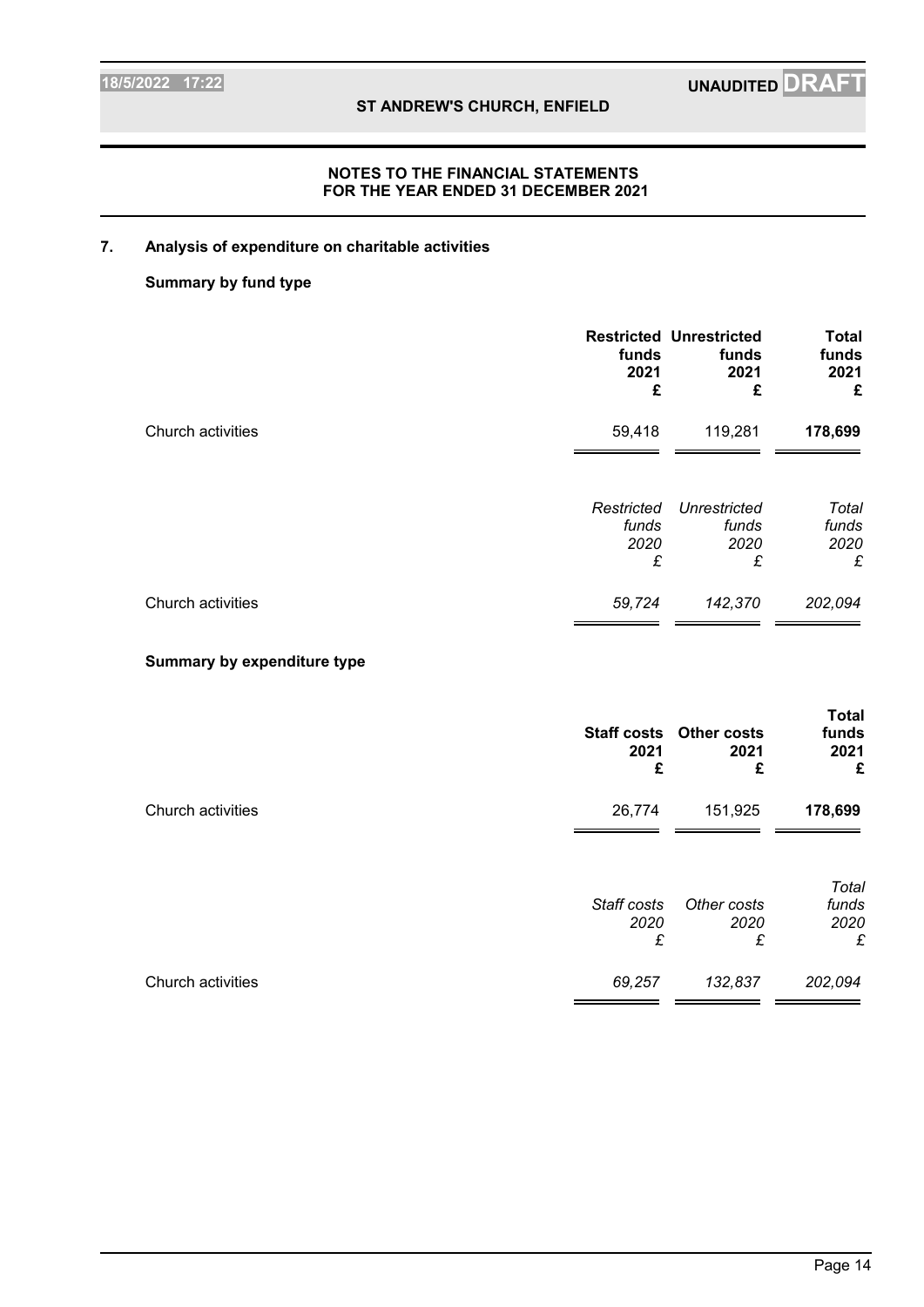### **NOTES TO THE FINANCIAL STATEMENTS FOR THE YEAR ENDED 31 DECEMBER 2021**

# **8. Analysis of expenditure by activities**

|                   | <b>Activities</b><br>undertaken<br>directly<br>2021<br>£ | <b>Support</b><br>costs<br>2021<br>£ | <b>Total</b><br>funds<br>2021<br>£ |
|-------------------|----------------------------------------------------------|--------------------------------------|------------------------------------|
| Church activities | 95,823                                                   | 82,877                               | 178,700                            |
|                   | <b>Activities</b><br>undertaken<br>directly<br>2020<br>£ | Support<br>costs<br>2020<br>£        | Total<br>funds<br>2020<br>£        |
| Church activities | 136,639                                                  | 65,455                               | 202,094                            |

### **Analysis of direct costs**

|                               | <b>Ministry</b><br>costs<br>2021<br>£ | Total<br>funds<br>2021<br>£ |
|-------------------------------|---------------------------------------|-----------------------------|
| Staff costs                   | 26,775                                | 26,775                      |
| Ministry: Diocesan Quota      | 62,000                                | 62,000                      |
| Ministry: Clergy Expenses     | 3,951                                 | 3,951                       |
| Maintenance: Church Vicarage  | 2,580                                 | 2,580                       |
| Maintenance: Parish Centre    | 110                                   | 110                         |
| <b>Flowers</b>                | 72                                    | 72                          |
| Festes and Fundraising events | 85                                    | 85                          |
| Depreciation                  | 250                                   | 250                         |
| <b>Total 2021</b>             | 95,823                                | 95,823                      |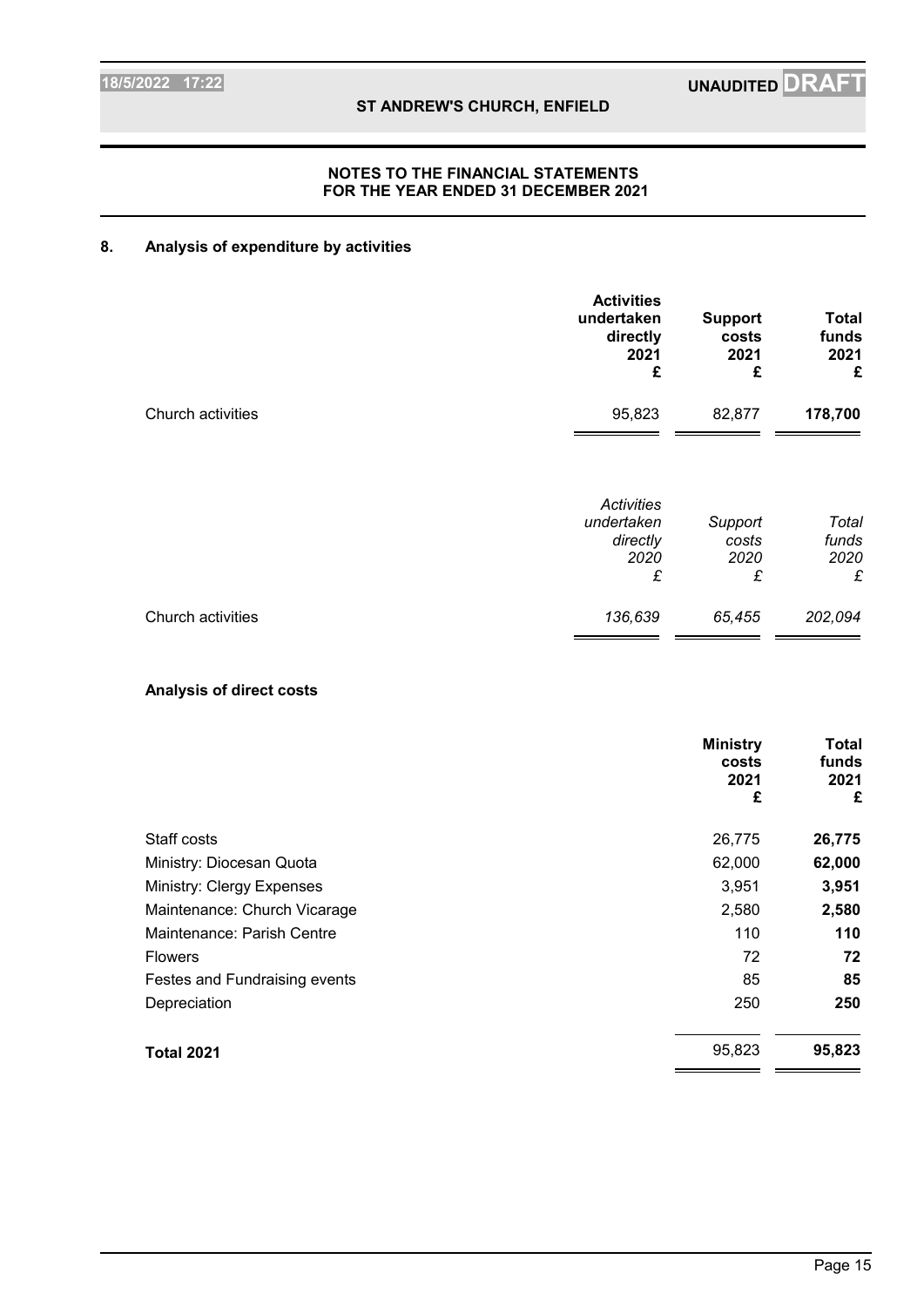# **8. Analysis of expenditure by activities (continued)**

# **Analysis of direct costs (continued)**

|                                  | Ministry<br>costs<br>2020<br>£ | Total<br>funds<br>2020<br>£ |
|----------------------------------|--------------------------------|-----------------------------|
|                                  |                                |                             |
| Staff costs                      | 69,257                         | 69,257                      |
| Missionary and Charitable Giving | 1,225                          | 1,225                       |
| Ministry: Diocesan Quota         | 60,000                         | 60,000                      |
| Ministry: Clergy Expenses        | 5,863                          | 5,863                       |
| Maintenance: Church Vicarage     | 108                            | 108                         |
| Maintenance: Parish Centre       | 107                            | 107                         |
| <b>Flowers</b>                   | 79                             | 79                          |
| <b>Total 2020</b>                | 136,639                        | 136,639                     |

### **Analysis of support costs**

|                                                                     | <b>Support</b><br><b>Costs</b><br>2021<br>£ | Total<br>funds<br>2021<br>£ |
|---------------------------------------------------------------------|---------------------------------------------|-----------------------------|
| Heat, Light and Water                                               | 4,962                                       | 4,962                       |
| Maintenance: Church Vicarage                                        | 8,130                                       | 8,130                       |
| Insurance                                                           | 7,536                                       | 7,536                       |
| Sundry expenses                                                     | 875                                         | 875                         |
| Parish office administration                                        | 7,675                                       | 7,675                       |
| Festes and Fundraising events                                       | 1,886                                       | 1,886                       |
| Depreciation                                                        | 1,447                                       | 1,447                       |
| Restoration Project expenditure                                     | 42,471                                      | 42,471                      |
| <b>Bank charges</b>                                                 | 300                                         | 300                         |
| Cleaning, rubbish disposal and pest control                         | 4,160                                       | 4,160                       |
| TFG Set up                                                          | 1,275                                       | 1,275                       |
| Governance costs: Preparation and examination of statutory accounts | 2,160                                       | 2,160                       |
| <b>Total 2021</b>                                                   | 82,877                                      | 82,877                      |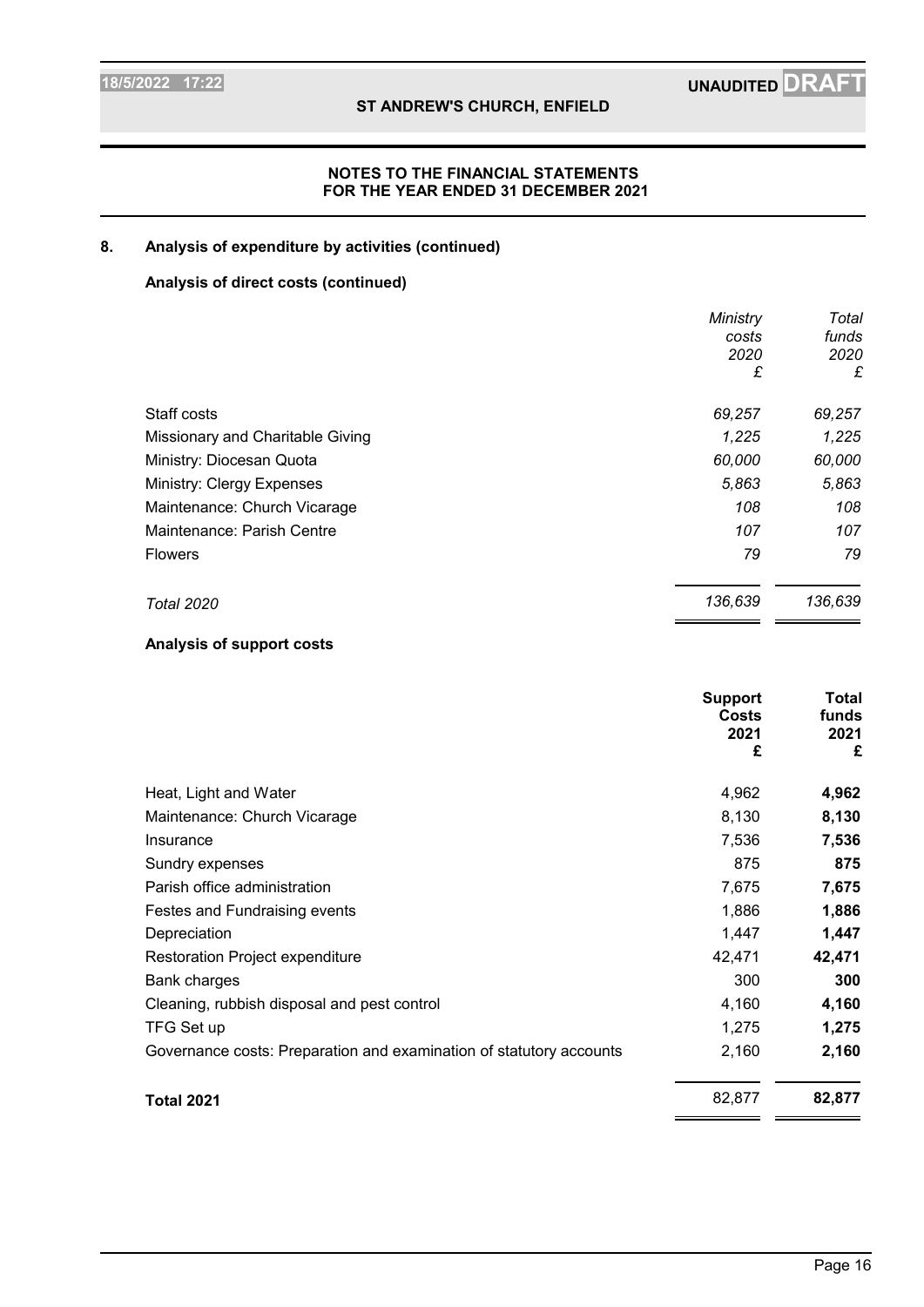### **NOTES TO THE FINANCIAL STATEMENTS FOR THE YEAR ENDED 31 DECEMBER 2021**

# **8. Analysis of expenditure by activities (continued)**

# **Analysis of support costs (continued)**

|                                                                     | Support | Total  |
|---------------------------------------------------------------------|---------|--------|
|                                                                     | costs   | funds  |
|                                                                     | 2020    | 2020   |
|                                                                     | £       | £      |
| Heat, Light and Water                                               | 10,926  | 10,926 |
| Maintenance: Church Vicarage                                        | 8,765   | 8,765  |
| Insurance                                                           | 6,798   | 6,798  |
| Sundry expenses                                                     | 5,568   | 5,568  |
| Parish office administration                                        | 6,921   | 6,921  |
| Festes and Fundraising events                                       | 15,054  | 15,054 |
| Depreciation                                                        | 517     | 517    |
| Restoration Project expenditure                                     | 4,554   | 4,554  |
| Bank charges                                                        | 242     | 242    |
| Cleaning, rubbish disposal and pest control                         | 3,870   | 3,870  |
| Restoration Project bank charges                                    | 80      | 80     |
| Governance costs: Preparation and examination of statutory accounts | 2,160   | 2,160  |
| Total 2020                                                          | 65,455  | 65,455 |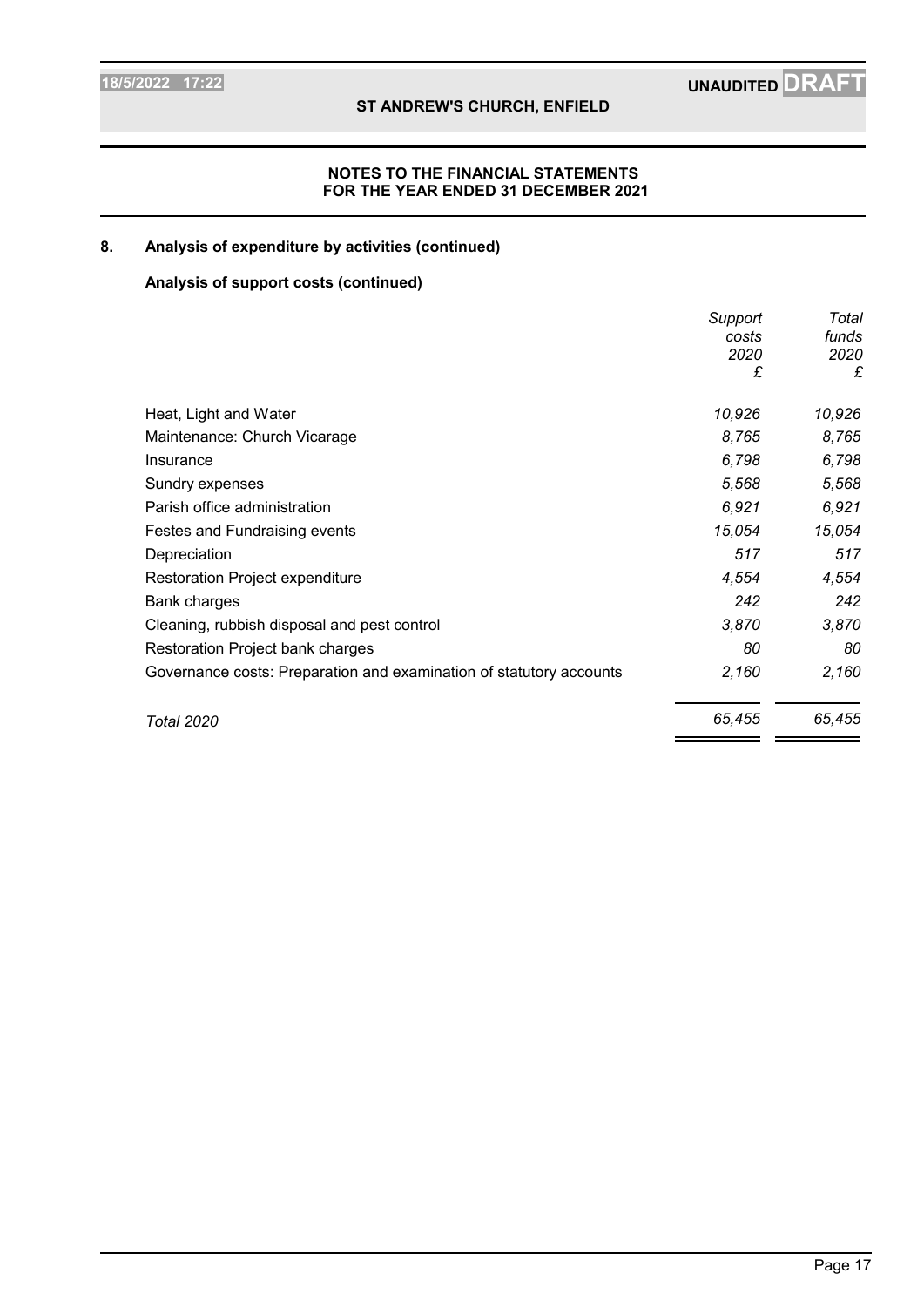### **9. Staff costs**

|                                                      | 2021<br>£      | 2020<br>£ |
|------------------------------------------------------|----------------|-----------|
| Wages and salaries                                   | 26,096         | 65,483    |
| Social security costs                                | $\blacksquare$ | 1,987     |
| Contribution to defined contribution pension schemes | 678            | 1,787     |
|                                                      | 26,774         | 69,257    |
|                                                      |                |           |

The average number of persons employed by the church during the year was as follows:

|                 | 2021<br>No. | 2020<br>No. |
|-----------------|-------------|-------------|
| Full time staff | я           | 3           |
| Part time staff | 5           | 5           |
|                 | 6           | 8           |
|                 |             |             |

No employee received remuneration amounting to more than £60,000 in either year.

Key management personnel comprise the PCC members and they received no remuneration in the year (2020 - the same). The church contributes to the Diocesan Common Fund and the incumbent is remunerated directly by the Diocese.

#### **10. Trustees' expenses**

During the year ended 31 December 2021, expenses totalling *£*2,537 were reimbursed or paid directly to 1 Trustee.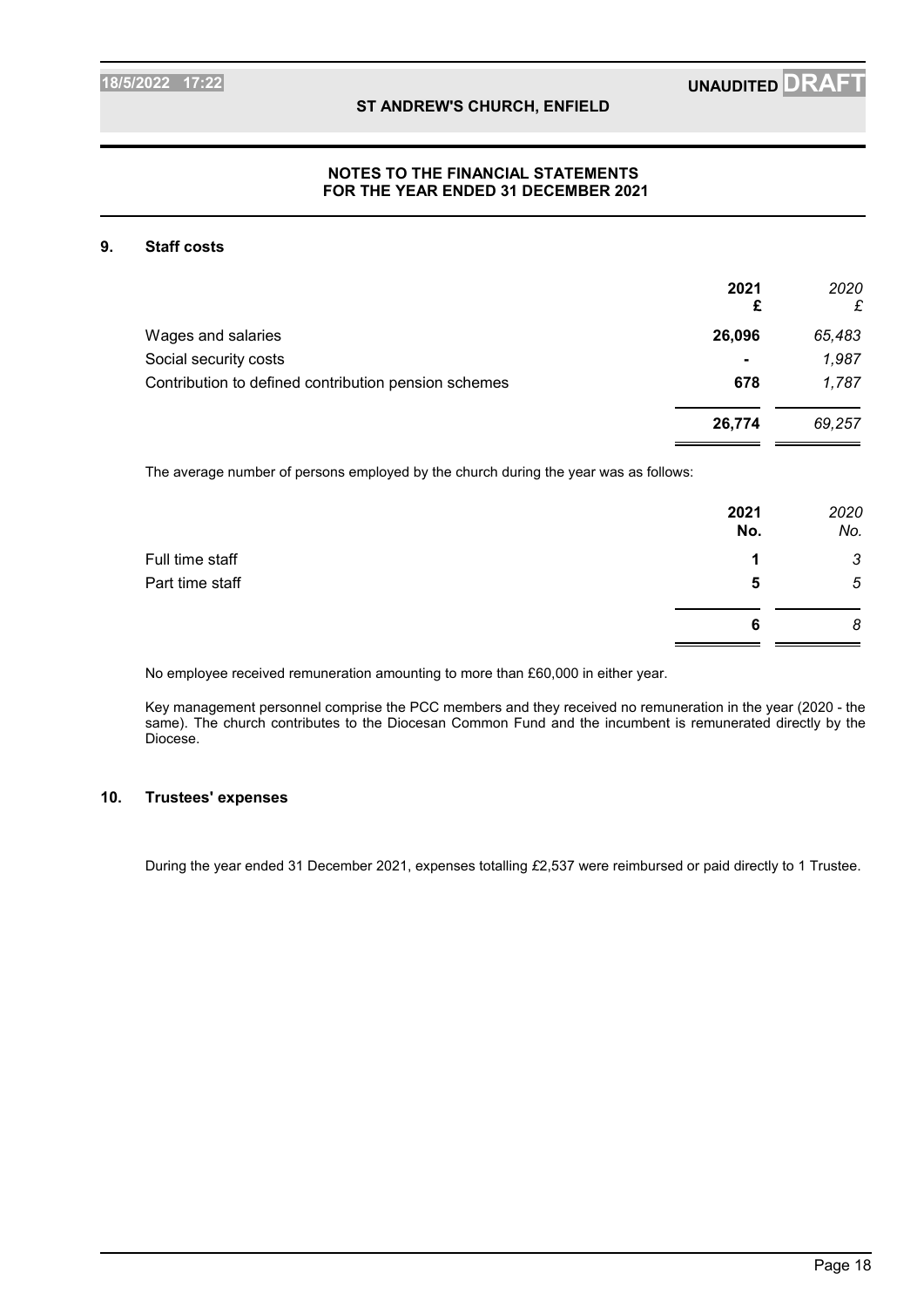### **NOTES TO THE FINANCIAL STATEMENTS FOR THE YEAR ENDED 31 DECEMBER 2021**

# **11. Tangible fixed assets**

|                          | Computer<br>equipment<br>£ |
|--------------------------|----------------------------|
| <b>Cost or valuation</b> |                            |
| At 1 January 2021        | 1,987                      |
| Additions                | 2,789                      |
| At 31 December 2021      | 4,776                      |
| <b>Depreciation</b>      |                            |
| At 1 January 2021        | 735                        |
| Charge for the year      | 1,447                      |
| At 31 December 2021      | 2,182                      |
| Net book value           |                            |
| At 31 December 2021      | 2,594                      |
| At 31 December 2020      | 1,252                      |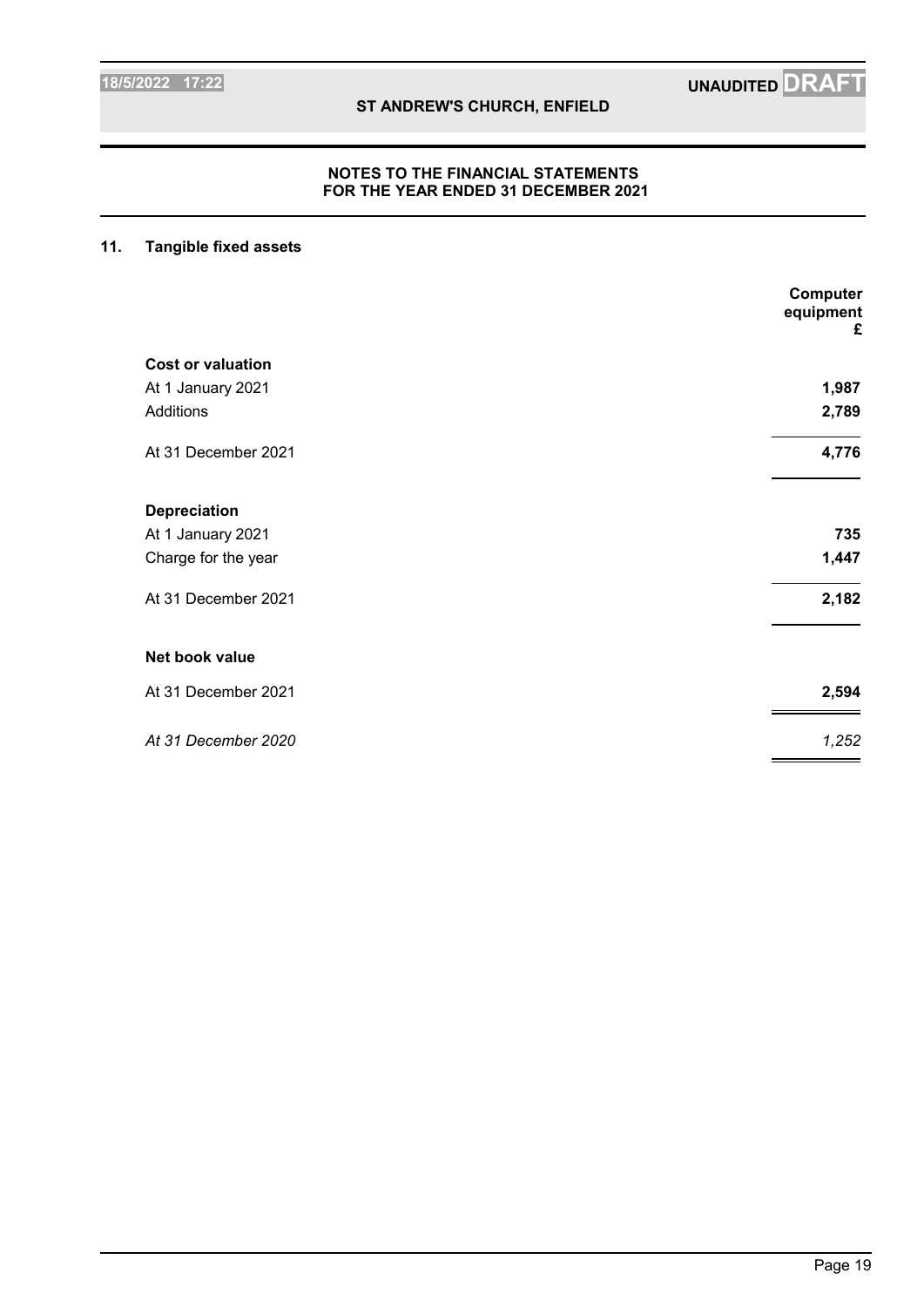**14,845** *29,069*

### **ST ANDREW'S CHURCH, ENFIELD**

### **NOTES TO THE FINANCIAL STATEMENTS FOR THE YEAR ENDED 31 DECEMBER 2021**

### **12. Debtors**

|     |                                                | 2021<br>£ | 2020<br>£ |
|-----|------------------------------------------------|-----------|-----------|
|     |                                                |           |           |
|     | Due within one year                            |           |           |
|     | Prepayments and accrued income                 | 2,372     | 4,416     |
|     | Tax recoverable                                | 2,214     | 969       |
|     |                                                | 4,586     | 5,385     |
| 13. | Creditors: Amounts falling due within one year |           |           |
|     |                                                | 2021      | 2020      |
|     |                                                | £         | £         |
|     | Invoices owed to suppliers                     | 2,691     | 90        |
|     | Accruals and deferred income                   | 12,154    | 28,979    |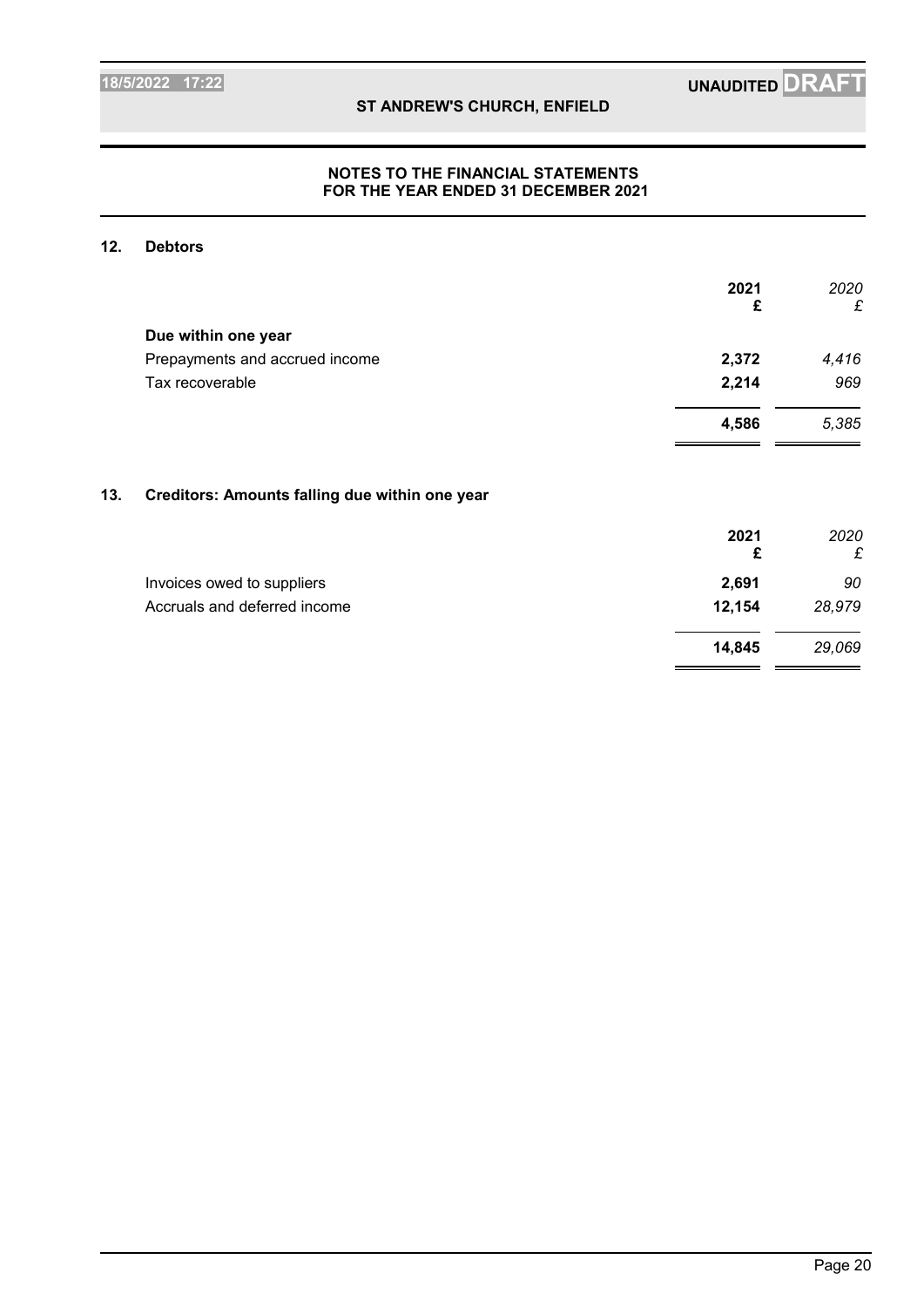#### **NOTES TO THE FINANCIAL STATEMENTS FOR THE YEAR ENDED 31 DECEMBER 2021**

#### **14. Statement of funds**

#### **Statement of funds - current year**

|                            | <b>Balance at 1</b><br>January |             |                         | <b>Balance at</b><br>31<br><b>December</b> |
|----------------------------|--------------------------------|-------------|-------------------------|--------------------------------------------|
|                            | 2021<br>£                      | Income<br>£ | <b>Expenditure</b><br>£ | 2021<br>£                                  |
| <b>Unrestricted funds</b>  |                                |             |                         |                                            |
| <b>General Funds</b>       | 55,999                         | 193,105     | (119, 281)              | 129,823                                    |
| <b>Restricted funds</b>    |                                |             |                         |                                            |
| <b>MABS Fund</b>           | 23,939                         | 5,001       | (18,611)                | 10,329                                     |
| <b>Restoration Project</b> | 40,386                         | 4,200       | (40, 807)               | 3,779                                      |
|                            | 64,325                         | 9,201       | (59, 418)               | 14,108                                     |
| <b>Total of funds</b>      | 120,324                        | 202,306     | (178, 699)              | 143,931                                    |
|                            |                                |             |                         |                                            |

Purpose of restricted funds:

#### MABS Fund:

The MABS restricted fund supports youth ministry at St Andrews.

Through our MABS Youth & Community Project, we currently offer the following provision for children, young people and families:

o 1 day per week one-to-one mentoring in St. Andrew's Primary School

o Mindfulness sessions for school children

o Mindfulness training for parents and families

o Parenting classes

o Sunday Youth Group

o Monthly Wine Club for parents with SEN children

#### Restoration Project:

Plans are underway for a major Restoration Project, developing St. Andrew's to become:

o a truly 'community building', open seven days a week for everyone to enjoy

o a major concert venue for North London, hosting choirs and orchestras, acoustic music performances, amateur dramatics, poetry readings etc.

o a Heritage Centre, in which people and groups can learn more about the history of the church, of Enfield, and the history of our nation encapsulated in so many of our wonderful monuments

o a home for art exhibitions and history exhibitions

o a flexible space for creative and engaging worship and other community events

The restoration fund represents money being received and expended to fund the redevelopment.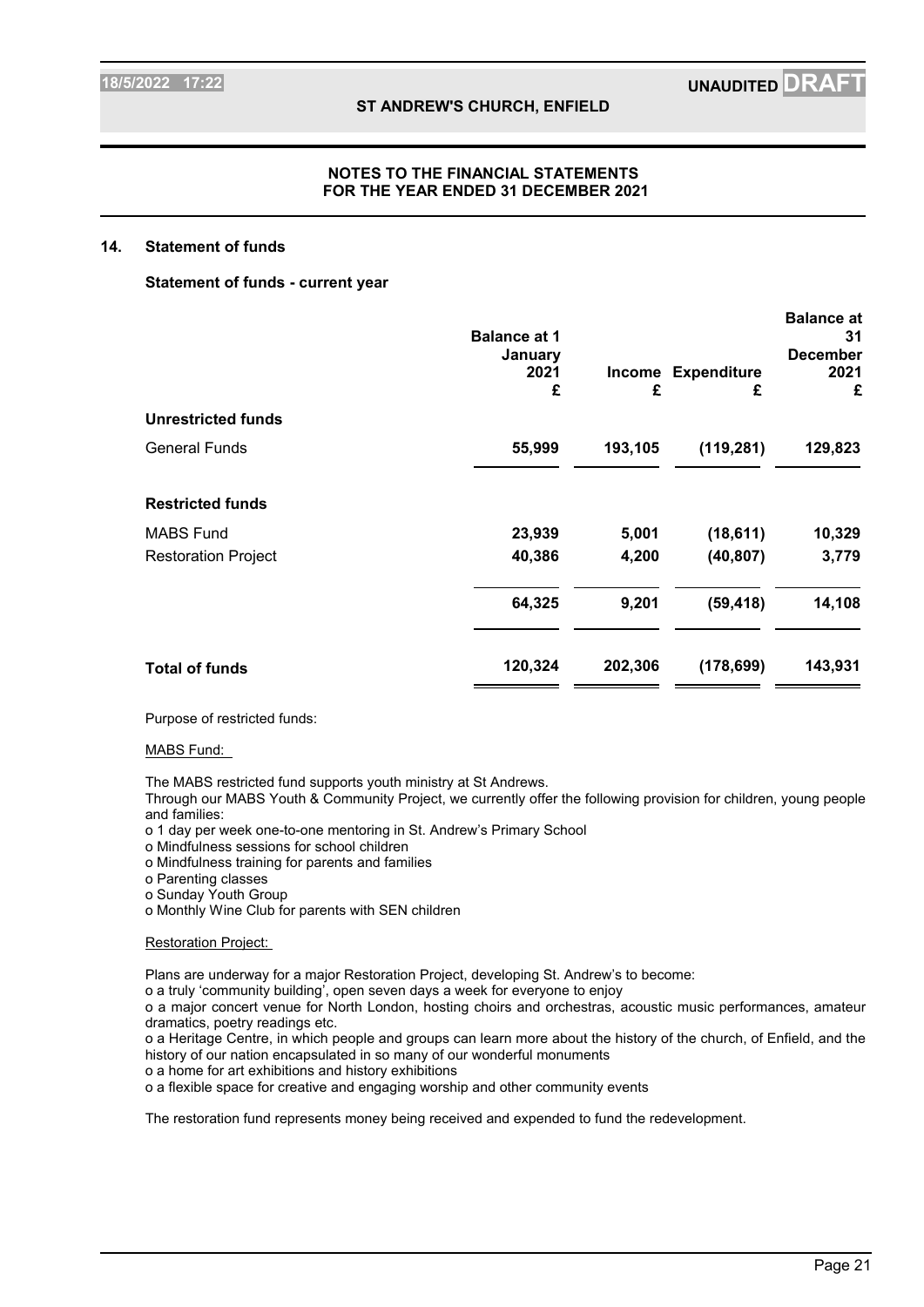### **NOTES TO THE FINANCIAL STATEMENTS FOR THE YEAR ENDED 31 DECEMBER 2021**

### **14. Statement of funds (continued)**

### **Statement of funds - prior year**

|                            | <b>Balance</b> at<br>1 January<br>2020<br>£ | Income<br>£ | Expenditure<br>£ | <b>Balance</b> at<br>31<br>December<br>2020<br>£ |
|----------------------------|---------------------------------------------|-------------|------------------|--------------------------------------------------|
| <b>Unrestricted funds</b>  |                                             |             |                  |                                                  |
| <b>General Funds</b>       | 37,580                                      | 162,480     | (144, 061)       | 55,999                                           |
| <b>Restricted funds</b>    |                                             |             |                  |                                                  |
| <b>MABS Fund</b>           | 63,710                                      | 15,319      | (55,091)         | 23,938                                           |
| <b>Restoration Project</b> |                                             | 45,020      | (4, 633)         | 40,387                                           |
|                            | 63,710                                      | 60,339      | (59, 724)        | 64,325                                           |
| <b>Total of funds</b>      | 101,290                                     | 222,819     | (203, 785)       | 120,324                                          |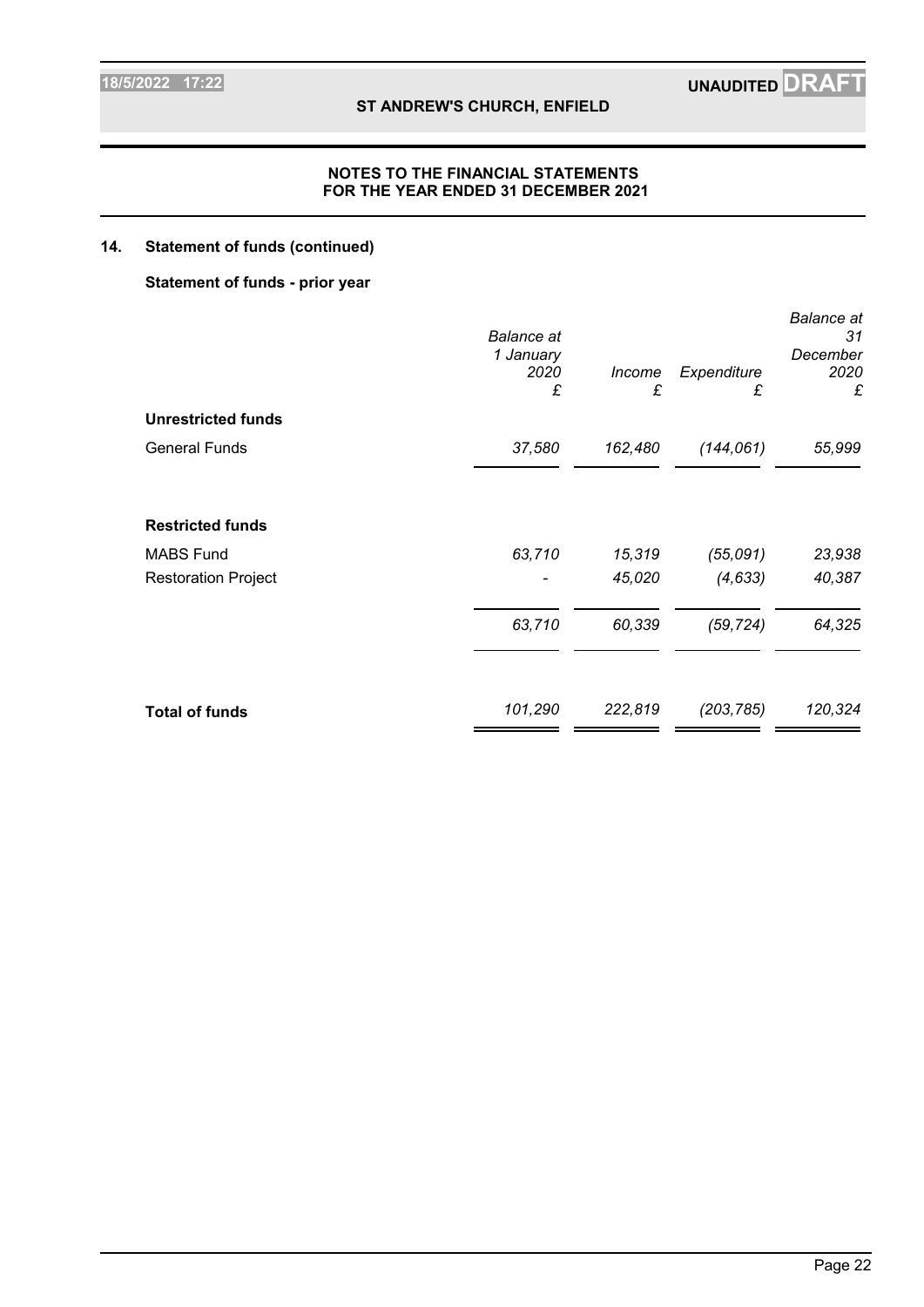### **NOTES TO THE FINANCIAL STATEMENTS FOR THE YEAR ENDED 31 DECEMBER 2021**

### **15. Summary of funds**

## **Summary of funds - current year**

|                         | <b>Balance at 1</b><br>January<br>2021<br>£ | <b>Income</b><br>£ | <b>Expenditure</b><br>£ | <b>Balance</b> at<br>31<br><b>December</b><br>2021<br>£ |
|-------------------------|---------------------------------------------|--------------------|-------------------------|---------------------------------------------------------|
| General funds           | 55,999                                      | 193,105            | (119, 281)              | 129,823                                                 |
| <b>Restricted funds</b> | 64,325                                      | 9,201              | (59, 418)               | 14,108                                                  |
|                         | 120,324                                     | 202,306            | (178, 699)              | 143,931                                                 |

# **Summary of funds - prior year**

|                  | <b>Balance</b> at<br>1 January<br>2020<br>£ | <i>Income</i><br>£ | Expenditure<br>£ | <b>Balance</b> at<br>31<br>December<br>2020<br>£ |
|------------------|---------------------------------------------|--------------------|------------------|--------------------------------------------------|
| General funds    | 37,580                                      | 162,480            | (144, 061)       | 55,999                                           |
| Restricted funds | 63,710                                      | 60,339             | (59, 724)        | 64,325                                           |
|                  | 101,290                                     | 222,819            | (203, 785)       | 120,324                                          |